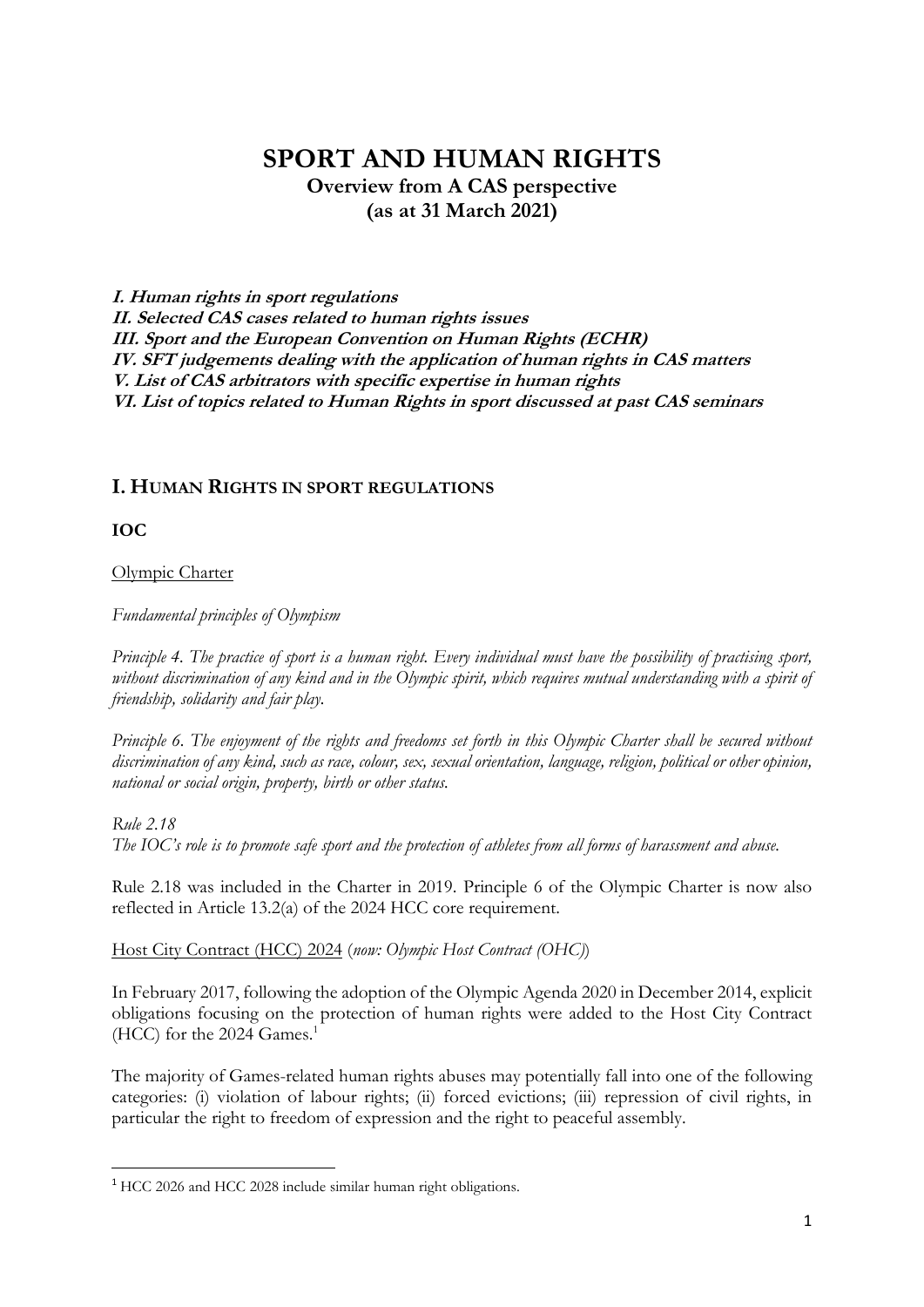It is important to note that the UN Guiding Principles referred to in Article 13.2.b 2024 HCC is a non-binding legal framework intended to minimize adverse human rights impacts triggered by business activities.

The core human right provision i.e. article 13 HCC 2024 does not specify which human rights the Host City, the Host National Olympic Committee (NOC) and the Organizing Committees for the Olympic Games (OCOG) should respect and protect.

## *Article 13. Respect of the Olympic Charter and promotion of Olympism*

*13.1. The Host City, the Host NOC and the OCOG undertake to abide by the provisions of the Olympic Charter and the IOC Code of Ethics and agree to conduct their activities related to the organisation of the Games in a manner which promotes and enhances the fundamental principles and values of Olympism, as well as the development of the Olympic Movement.* 

*13.2. Pursuant to their obligations under §13.1, the Host City, the Host NOC and the OCOG shall, in their activities related to the organisation of the Games:* 

- *a. prohibit any form of discrimination with regard to a country or a person on grounds of race, colour, sex, sexual orientation, language, religion, political or other opinion, national or social origin, property, birth or other status;*
- *b. protect and respect human rights and ensure any violation of human rights is remedied in a manner consistent*  with international agreements, laws and regulations applicable in the Host Country and in a manner *consistent with all internationally-recognised human rights standards and principles, including the United Nations Guiding Principles on Business and Human Rights, applicable in the Host Country; and*
- *c. refrain from any act involving fraud or corruption, in a manner consistent with any international agreements, laws and regulations applicable in the Host Country and all internationally recognised anti-corruption standards applicable in the Host Country, including by establishing and maintaining effective reporting and compliance.*

*13.3. The IOC, through its Coordination Commission referred to in §27, shall establish a reporting mechanism to address the obligations referred to in §13.1 and §13.2 in connection with the activities of the Host City, the Host NOC and the OCOG related to the organisation of the Games.*

Sustainability measures have been added to the HCC.

*Article 15. Sustainability and Olympic legacy (protection of labour rights to a certain extent)*

*15.1. The Host City, the Host NOC and the OCOG undertake to carry out all activities foreseen under the HCC in a manner which embraces sustainable development and contributes to the United Nations' Sustainable Development Goals.* 

*15.2. Pursuant to their obligations under §15.1, the Host City, the Host NOC and the OCOG shall in particular:* 

- *a. define, implement and communicate a comprehensive and integrated sustainability programme as well as a legacy programme compliant with the provisions of the "HCC – Operational Requirements – Sustainability and Olympic Legacy"; and*
- *b. take all necessary measures, where necessary in cooperation with Host Country Authorities and other third parties, to ensure that their activities in relation to the organisation of the Games comply with any international agreements, laws and regulations applicable in the Host Country, with regard to planning, construction, protection of the environment, health and safety, labour and working conditions and cultural heritage.*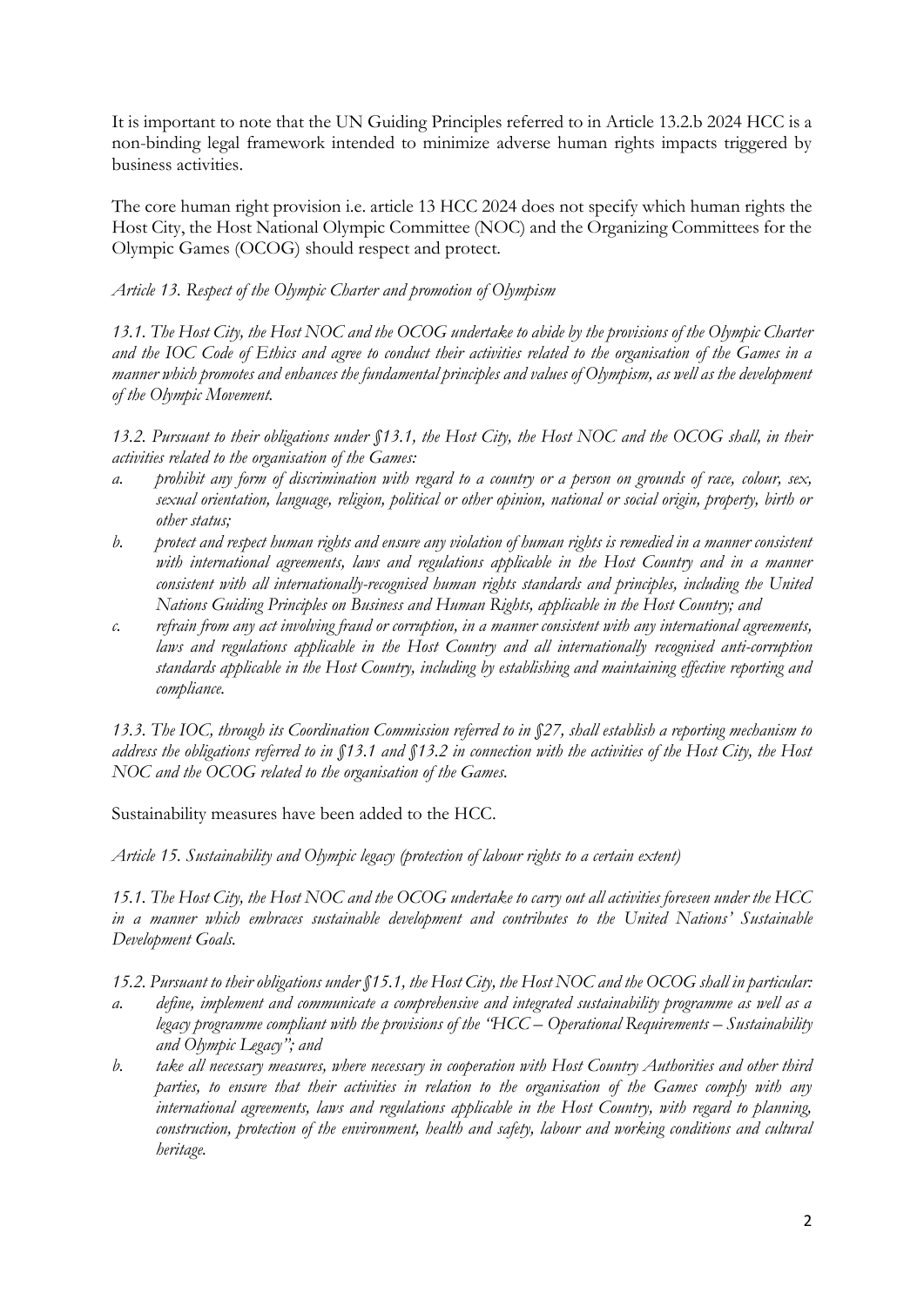In case of non-compliance with the HCC, Article 36 provides that the IOC may decide to retain all amounts held in the General Retention Fund or withhold any grant to be made to the OCOG pursuant to the HCC.

*Article 36 Measures in case of non-compliance with the HCC*

*36.2. In the event of any non-compliance by the Host City, the Host NOC and/or the OCOG with any of their obligations pursuant to the HCC, including any failure to comply with any deadline included in the Games Delivery Plan, the IOC shall be entitled to take any or several of the following measures:* 

*a. retain all amounts held in the General Retention Fund;* 

*b. withhold (in whole or in part) any payment due, or grant to be made, to the OCOG pursuant to the HCC, including without limitation in relation to §8 and §9;* 

*c. keep any and all amounts retained or withheld, including interest, as liquidated damages;* 

*d. set-off any and all of its obligations pursuant to the HCC against any claim against the Host City, the Host NOC and/or the OCOG for any damages resulting from any non-compliance by any such party(ies), or any sums held in the General Retention Fund or otherwise withheld pursuant to §36.2; and* 

*e. after giving a reasonable notice, perform any obligation that the Host City, the Host NOC and/or the OCOG may have failed to perform in accordance with the HCC, at the cost of the Host City, the Host NOC or the OCOG, jointly and severally. 3*

*(…)*

Article 38.2 allows the IOC to terminate the HCC and withdraw the Games from the HC in case of violation.

*Article 38.2. The IOC shall be entitled to terminate the HCC and to withdraw the Games from the Host City, the Host NOC and the OCOG if:* 

*(…)*

*d. there is a violation of or failure to perform by the Host City, the Host NOC and/or the OCOG any material obligation pursuant to the HCC or under any applicable law.*

The CAS is competent to hear any dispute in connection with the HCC.

*Article 51 Governing law and arbitration*

*Article 51.2. Any dispute concerning the validity, interpretation or performance of the HCC shall be determined conclusively by arbitration, to the exclusion of the state courts of Switzerland, of the Host Country or of any other country; it shall be decided by the Court of Arbitration for Sport in accordance with the Code of Sports-Related Arbitration of such Court. The arbitration shall take place in Lausanne, in the Canton of Vaud, Switzerland. If, for any reason, the Court of Arbitration for Sport denies its competence, the dispute shall then be determined conclusively by the state courts in Lausanne, Switzerland.*

# **World Anti-doping Code (WADC) 2021**

The compliance with the principles of human rights are enshrined in the WADC including the principle of fair hearings.

*Purpose, scope and organization of the world anti-doping program and the code,* p.9 *Rule of law — to ensure that all relevant stakeholders have agreed to submit to the Code and the International Standards, and that all measures taken in application of their anti-doping programs respect the Code, the International Standards, and the principles of proportionality and human rights.*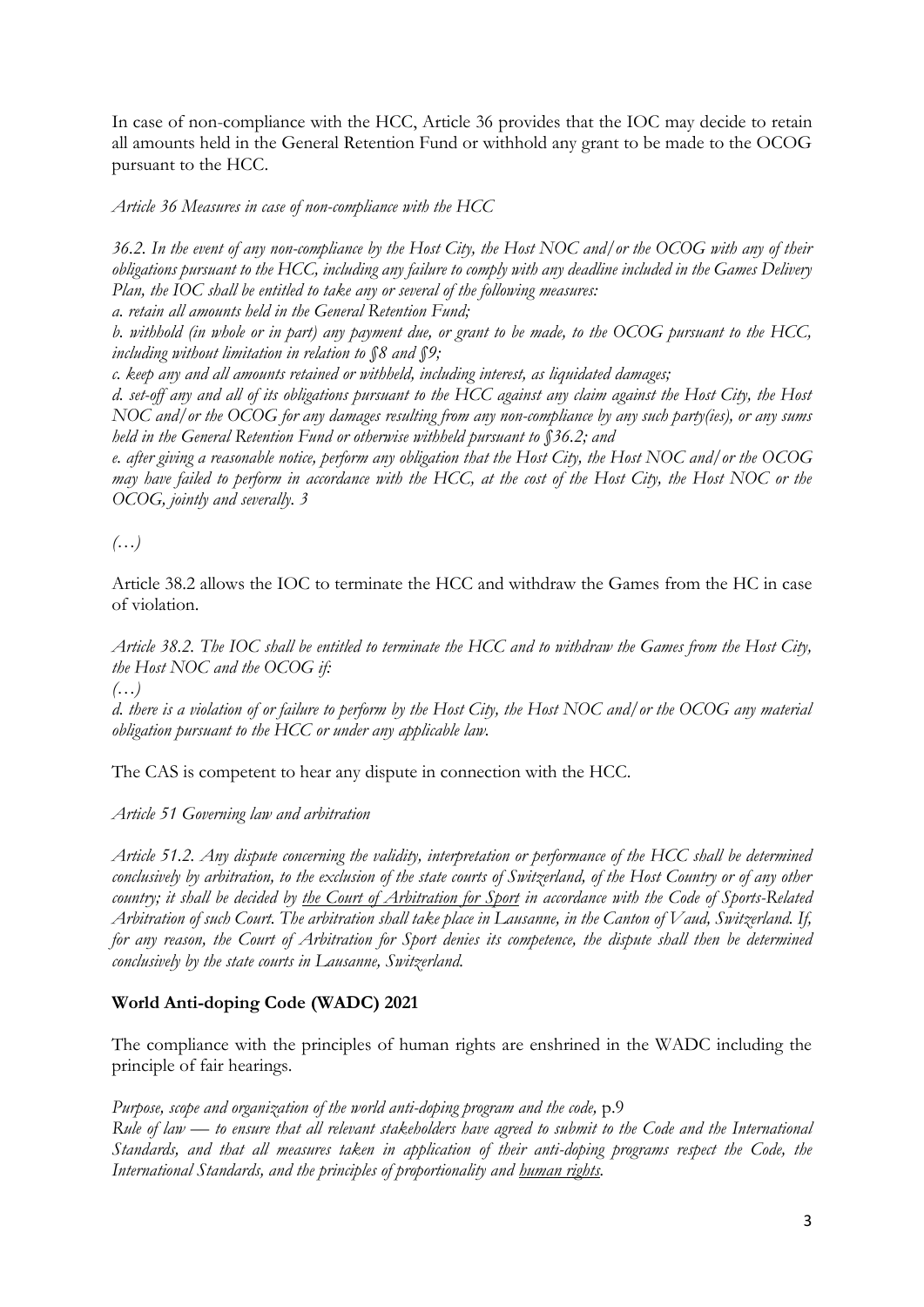# *The Code*

*(…) The Code has been drafted giving consideration to the principles of proportionality and human rights,* p. 10.

## *Introduction, p.17*

*(…) They* [the sports-specific rules] *are not intended to be subject to or limited by any national requirements and legal standards applicable to such proceedings, although they are intended to be applied in a manner which respects the principles of proportionality and human rights.*

# *8.1 Fair Hearings*

*For any Person who is asserted to have committed an anti-doping rule violation, the Anti-Doping Organization*  with responsibility for Results Management shall provide, at a minimum, a fair hearing within a reasonable time *by a fair, impartial and Operationally Independent hearing panel in compliance with the WADA International Standard for Results Management. A timely reasoned decision specifically including an explanation of the reason(s) for any period of Ineligibility and Disqualification of results under Article 10.10 shall be Publicly Disclosed as provided in Article 14.3.* 

# *13.2.2 Appeals Involving Other Athletes or Other Persons*

*In cases where Article 13.2.1 is not applicable* [Appeals Involving International-Level Athletes or International Events where the decision may be appealed exclusively to CAS]*, the decision may be appealed to an appellate body in accordance with rules established by the National Anti-Doping Organization. The rules for such appeal shall respect the following principles:* 

### *• a timely hearing;*

*• a fair, impartial, and Operationally Independent and Institutionally Independent hearing panel;* 

*• the right to be represented by counsel at the Person's own expense; and* 

*• a timely, written, reasoned decision.* 

*If no such body as described above is in place and available at the time of the appeal, the Athlete or other Person shall have a right to appeal to CAS.<sup>2</sup>*

*22.6 Each government should respect arbitration as the preferred means of resolving doping-related disputes, subject to human and fundamental rights and applicable national law*

# **FIFA**

**.** 

Following pressure exercised by transnational mobilization of social movements and increasing public scrutiny, FIFA has taken measures regarding Human Rights in the last years. Critics have notably arisen in relation to violation of human rights linked to the Russia World Cup in 2018 and to the exploitation of migrant workers on World Cup construction sites in Qatar.

A distinction can be made between human rights impacts related to (i) FIFA's events i.e. World Cup-related human risks range from labour and housing rights issues to restriction of freedom of speech, freedom of movement, and public security concerns and (ii) human rights impacts related

<sup>&</sup>lt;sup>2</sup> Clarification of the standards of independence that apply to the adjudicatory bodies. Based on Art. 6 (1) of the European Convention on Human Rights ("ECHR"), different standards apply to the first and the second instances. According to this provision only one instance needs to comply with all procedural guarantees of Art. 6 (1) ECHR (including the principle of independence). This requirement is always met if a final appeal to the CAS is possible, since the CAS has been found [by the ECtHR in the Mutu Pechstein case (02.10.2018), no138 et seq.] to be a true and independent arbitral tribunal which, in addition, respects the athletes' right to a public hearing (cf. Art. R57 (2) [amended following the ECtHR judgement in Mutu Pechstein]). If the appellate body established by the rules of a NADO is competent to (finally) decide the case, Art. 13.2.2 WADC 2021 ensures that the same standards are met at the local appellate level. Otherwise, the athlete or other person has a right to appeal the first instance decision directly to the CAS. (Haas U., The Revision of the World Anti-Doping Code 2021, CAS Bulletin March 2020).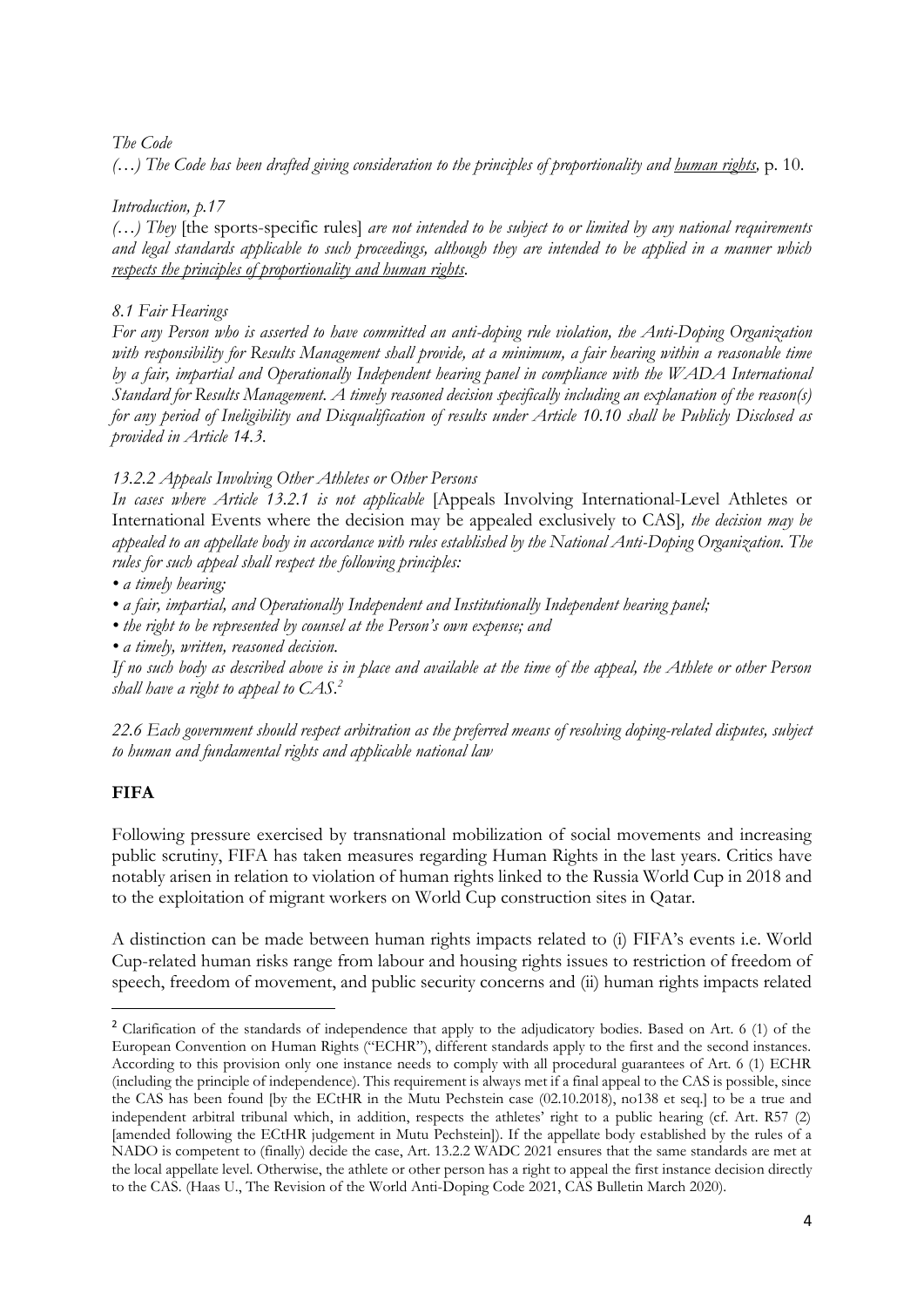to FIFA's daily activities i.e. issue of trafficking of child footballers and abuse/harassment of female players.

#### FIFA Statutes 2016

*Article 3: Human rights FIFA is committed to respecting all internationally recognised human rights and shall strive to promote the protection of these rights.<sup>3</sup>*

#### *Article 4: Non-discrimination, equality and neutrality*

*1. Discrimination of any kind against a country, private person or group of people on account of race, skin colour, ethnic, national or social origin, gender, disability, language, religion, political opinion or any other opinion, wealth, birth or any other status, sexual orientation or any other reason is strictly prohibited and punishable by suspension or expulsion.*

*2. FIFA remains neutral in matters of politics and religion. Exceptions may be made with regard to matters affected by FIFA's statutory objectives.*

#### FIFA Human Right Policy, May 2017

*Article 1: Commitment*

1

*FIFA is committed to respecting human rights in accordance with the UN Guiding Principles on Business and Human Rights (UNGPs).*

#### *Article 2: Determination of the HR recognised*

*FIFA's commitment embraces all internationally recognised human rights, including those contained in the International Bill of Human Rights (consisting of the Universal Declaration of Human Rights, the International Covenant on Civil and Political Rights and the International Covenant on Economic, Social and Cultural Rights) and the International Labour Organization's Declaration on Fundamental Principles and Rights at Work. Where FIFA may have adverse impacts on the human rights of people belonging to specific groups or populations that require special attention, it will also consider other international standards and principles that elaborate on the rights of such individuals, including in particular those standards concerning indigenous peoples, women, national, ethnic, religious and linguistic minorities, children, disabled people, migrant workers and their families and human rights defenders. Moreover, where FIFA's operations extend to situations of armed conflict, it will also respect the standards of international humanitarian law.*

#### *Article 5: FIFA's salient human rights risks*

*Given the nature of its operations, FIFA's involvement with adverse human rights impacts is most likely to occur through its relationships with other entities. FIFA's salient human rights risks include, for example: labour rights, land acquisition and housing rights, discrimination, security and players' rights.*

*Article 6: Engagement in an ongoing due diligence process*

*Guided by its human rights approach (see below), FIFA embeds its commitment throughout the organisation and engages in an ongoing due diligence process to identify, address, evaluate and communicate the risks of involvement* 

<sup>&</sup>lt;sup>3</sup> Through the integration of human rights in Article 3 of the FIFA Statute, it is a possibility that they will play a greater role in disputes at the CAS, which if invoked by the parties would have to assess the compliance of a particular FIFA decision or regulation with internationally recognised human rights. Yet, the availability of such a procedural route to challenge the human rights compatibility of FIFA's decisions will be dependent on whether many of the primarily affected actors will have standing at the CAS.

FIFA could also allow affected third-parties to challenge its decisions on human rights grounds at the Court of Arbitration for Sport., Antoine Duval, FIFA and Human Rights: Introduction to the symposium 4 July 2019.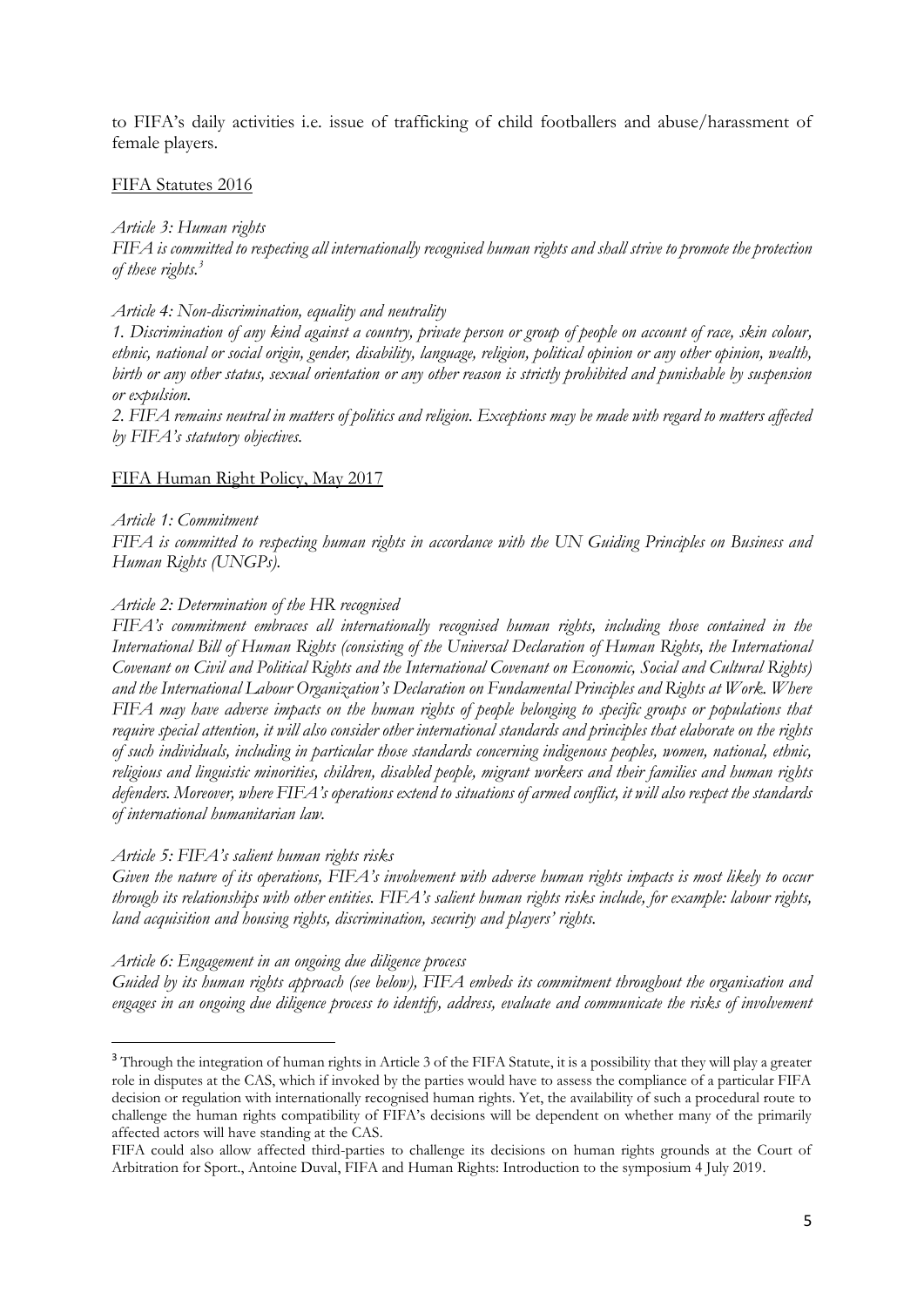*with adverse human rights impacts. FIFA is committed to providing for or cooperating in remediation where it has caused or contributed to adverse human rights impacts and will seek to promote or cooperate in access to remediation where it is otherwise linked to adverse impacts through its relationships with third parties, including by exploring all options available to it.*

FIFA Human Rights Advisory Board created in March 2017: publishes reports evaluating FIFA's human rights progress and making recommendations on how FIFA should address human rights issues linked to its activities.

Complaint [mechanism](https://www.fifa.com/governance/news/y=2018/m=5/news=fifa-launches-complaints-mechanism-for-human-rights-defenders-and-journalists.html) for human rights defenders introduced in May 2018, just before the start of the World Cup in Russia.

2024 and 2026 FIFA World Cup bidding and hosting requirements: sustainability and legacy considerations are regarded as important elements of the bid evaluation.

# **UEFA**

**.** 

2024 EURO bidding requirements and staging agreement

*Sector 03 — Political, Social and Environmental Aspects*

*3 — Human rights* 

*The Bidders have the obligation to respect, protect and fulfil human rights and fundamental freedoms, with a duty to respect human, labour and child rights during the Bidding Procedure and, if appointed, until the end of the dismantling of UEFA EURO 2024.* 

*'Human rights' refers to the set of rights and freedom to which all human beings are considered to be entitled to, whatever their nationality, place of residence, sex, sexual orientation, national or ethnic origin, colour, religion, language, age, or any other status. These rights are all interrelated, interdependent and indivisible.*

Reference to the United Nations' Guiding Principles on Business and Human Rights.

Bidders' obligations with respect to HR<sup>4</sup>.

<sup>&</sup>lt;sup>4</sup> In order to respect at best human rights, the Bidders should aim at:

<sup>•</sup> culturally embedding human rights; 20/04/2017 Sector 03 — Political, Social and Environmental Aspects | Page 5 UEFA EURO 2024 Tournament Requirements

<sup>•</sup> proactively addressing human rights risks;

<sup>•</sup> engaging with relevant stakeholders and implementing means of reporting and accountability.

Reporting indicators could for instance be:

<sup>•</sup> Measures to prevent child labour in supply chains involved in UEFA EURO 2024 delivery or to prevent labour rights violations, in particular when building or renovating the Stadiums.

<sup>•</sup> Evidence of meaningful consultation of stakeholders and vulnerable groups affected by UEFA EURO 2024.

<sup>•</sup> A complaint mechanism and effective remedies for human rights infringements (including labour standards and corruption due diligence) in direct relation with the organisation of UEFA EURO 2024.

Compliance indicators could be:

<sup>•</sup> ethic code comprising basic values;

<sup>•</sup> comprehensive risk assessment with regard to corruption, fraud and any other criminal acts and unethical behaviour;

<sup>•</sup> compliance management system according to the risk assessment and in line with international standards, including: – code of conduct; – guidelines on gifts, invitations, conflict of interest; – secure reporting system (including mechanism to protect and secure the anonymity of whistleblowers and complainants who do not want to be publicly identified).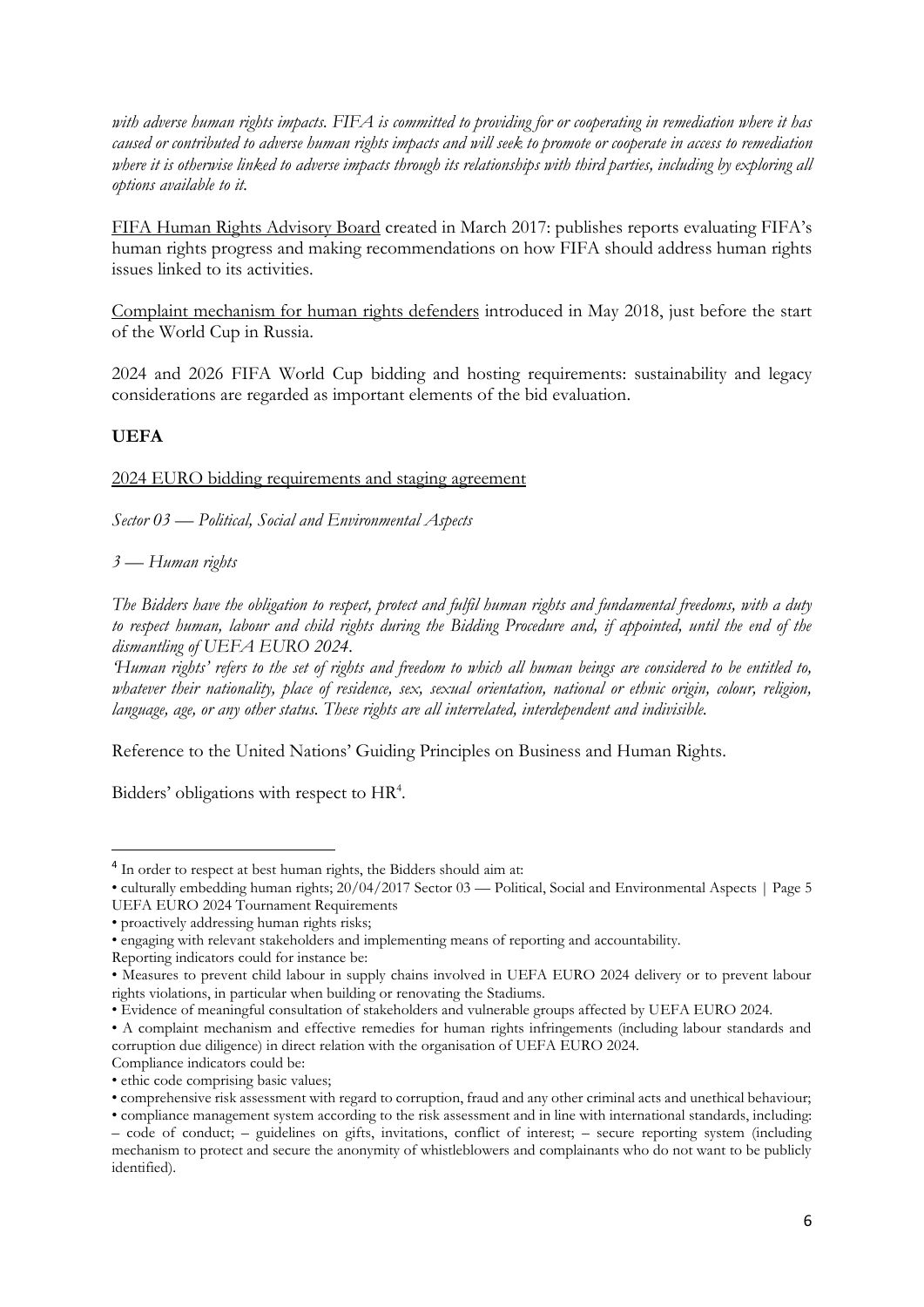# **World Athletics**

*Constitution, Article 4.1 The purposes of World Athletics are to: j. preserve the right of every individual to participate in Athletics as a sport, without unlawful discrimination of any kind undertaken in the spirit of friendship, solidarity and fair play;* 

## **Commonwealth Games federation**

Integration of the UNGP across the CWGF's operations.

The Commonwealth Consensus Statement on Promoting Human Rights in and through Sport, 5 October 2017

Human Right Policy Gold Cost 2018 Commonwealth Games Corporation

#### *3.1 Policy statement*

*The purpose of this policy is to demonstrate GOLDOC's commitment to human rights, transparency and accountability and to guide and direct actions and decisions taken by GOLDOC in relation to its human rights impacts in the planning and delivery of GC2018.* 

### *3.2 Guiding principles*

*GOLDOC will adopt the guiding principles set out in the UNGP as an appropriate reference standard to ensure a holistic approach to the management of human rights across GC2018 planning and delivery.* 

*3.3 Scope* 

*This policy applies to the delivery of GC2018 by GOLDOC, including its workforce, contractors and volunteers, from planning and implementation to review and post-Games activities. GOLDOC also strongly encourages all other stakeholders associated with GC2018.*

### **International Paralympic Committee**

IPC joined the Advisory Council of Center for Sport and Human Rights, 2018

Co-operation Agreement signed with the United Nations Commissioner for Human Rights to further the rights of persons with disabilities, 3 December 2020

# **Formula One Group**

Statement of Commitment to Respect for Human Rights, April 2015

1*. The Formula 1 companies are committed to respecting internationally recognised human rights in its operations globally.*

*2. Whilst respecting human rights in all of our activities, we focus our efforts in relation to those areas which are within our own direct influence. We do so by taking proportionate steps to:*

*(a) understand and monitor through our due diligence processes the potential human rights impacts of our activities;*

*(b) identify and assess, by conducting due diligence where appropriate, any actual or potential adverse human rights impacts with which we may be involved either through our own activities or as a result of our business relationships, including but not limited to our suppliers and promoters;*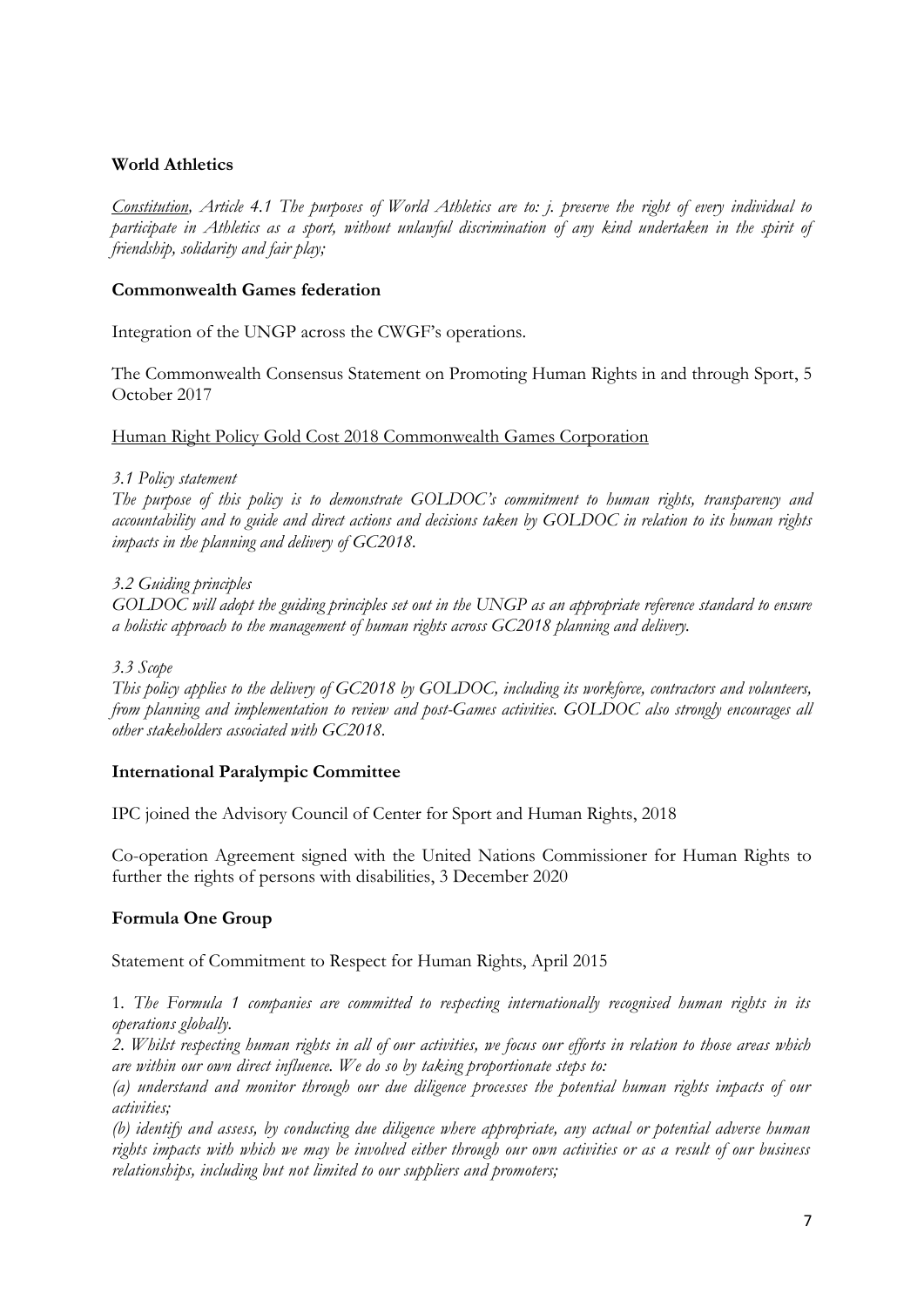*(c) consider practical responses to any issues raised as a result of our due diligence, within the relevant context; (d) engage in meaningful consultation with relevant stakeholders in relation to any issues raised as a result of our due diligence, where appropriate; and*

*(e) respect the human rights of our employees, in particular the prohibitions against forced and child labour, the freedom to associate and organise, the right to engage in collective bargaining, and the elimination of discrimination in employment and occupation.*

*3. Where domestic laws and regulations conflict with internationally recognised human rights, the Formula 1 companies will seek ways to honour them to the fullest extent which does not place them in violation of domestic law.*

# **United Nations Guiding Principles on Business and Human Rights**

Applicable to Sporting Governing Bodies (SGBs) and all sporting organizations within the world of professional sport, including leagues, clubs, national associations, academies, dispute resolution services, regulatory and enforcement agencies. UNGPs include the human rights of the players within their purview.

# **The Universal Declarations of Players Rights (UDPR)**, 14 December 2017

**The World Player Rights Policy (WPRP)** published by the World Players Association (WPA), July 2017, policy document that anticipated and complements the UDPR.

**Institute for Human Rights and Business**, 11 White Papers published on Mega-Sporting Events Platform and Human Rights on 31 January 2017 presenting an analysis of the current state of the art on various aspects of human tights in sport.

# **II. SELECTED CAS CASES RELATED TO HUMAN RIGHTS ISSUES**

# **1. Procedural rights and European Convention on Human Rights (ECHR)**

# *Article 6 §1 ECHR Right to a fair trial*

**1. In the determination of his civil rights and obligations or of any criminal charge against him, everyone is entitled to a fair and public hearing within a reasonable time by an independent and impartial tribunal established by law. Judgment shall be pronounced publicly but the press and public may be excluded from all or part of the trial in the interests of morals, public order or national security in a democratic society, where the interests of juveniles or the protection of the private life of the parties so require, or to the extent strictly necessary in the opinion of the court in special circumstances where publicity would prejudice the interests of justice.** 

*2. Everyone charged with a criminal offence shall be presumed innocent until proved guilty according to law.* 

*3. Everyone charged with a criminal offence has the following minimum rights:* 

*(a) to be informed promptly, in a language which he understands and in detail, of the nature and cause of the accusation against him;* 

*(b) to have adequate time and facilities for the preparation of his defence;* 

*(c) to defend himself in person or through legal assistance of his own choosing or, if he has not sufficient means to pay for legal assistance, to be given it free when the interests of justice so require;* 

*(d) to examine or have examined witnesses against him and to obtain the attendance and examination of witnesses on his behalf under the same conditions as witnesses against him;* 

*(e) to have the free assistance of an interpreter if he cannot understand or speak the language used in court.*

*Article 8 Right to respect for private and family life*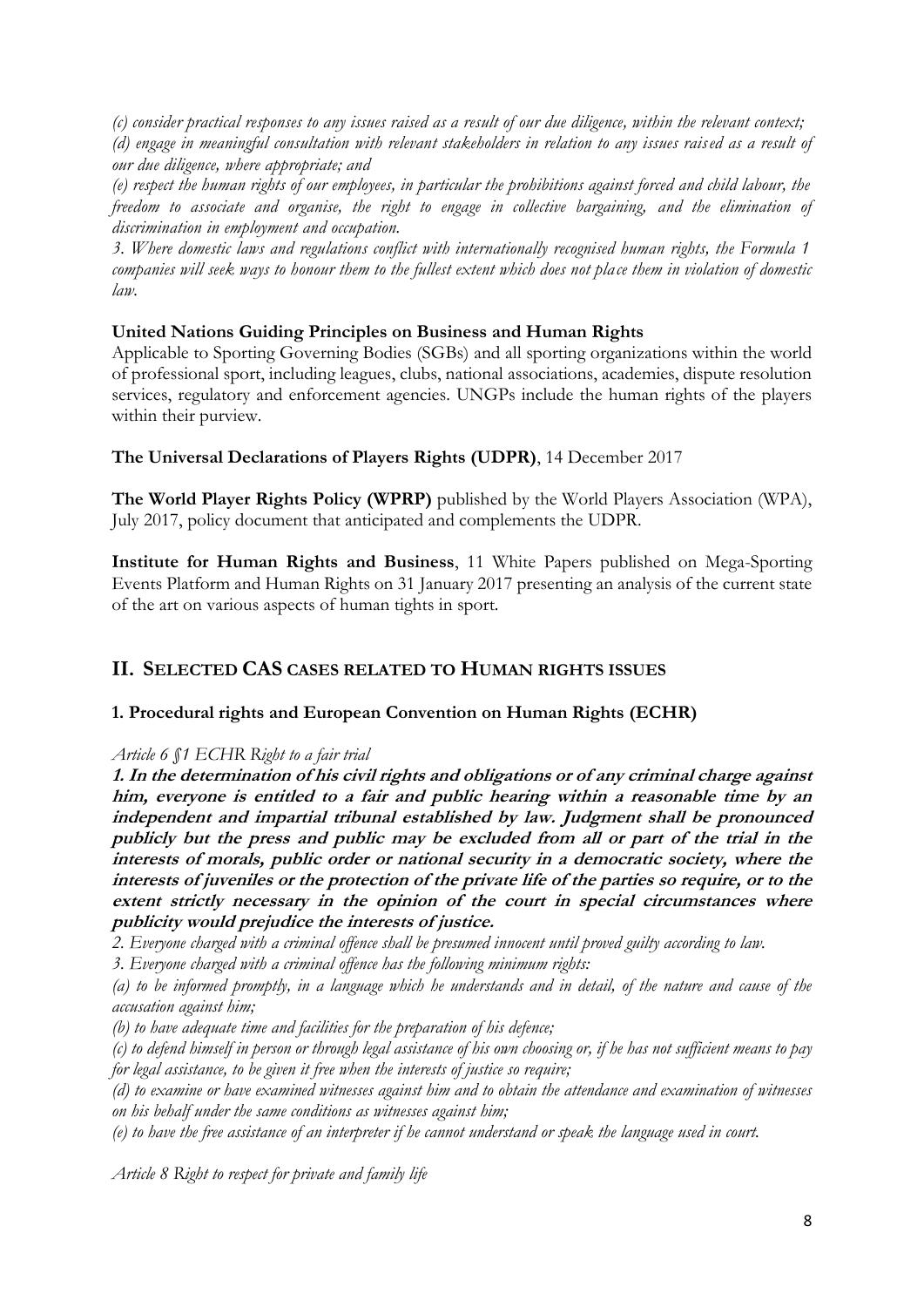# **1. Everyone has the right to respect for his private and family life, his home and his correspondence.**

*2. There shall be no interference by a public authority with the exercise of this right except such as is in accordance with the law and is necessary in a democratic society in the interests of national security, public safety or the economic well-being of the country, for the prevention of disorder or crime, for the protection of health or morals, or for the protection of the rights and freedoms of others.*

### 1.1 Indirect application of Article 6 § 1ECHR

## *CAS 2012/A/2747 WADA v. Judo Bond Nederland (JBN), para. 5.17*: Application of Article 6 § 1ECHR, right to a fair trial

Under Art. 6§1 of the European Convention on Human Rights (ECHR) everyone is entitled to a fair and public hearing within a reasonable time by an independent and impartial tribunal established by law in determination of his civil rights and obligations. An exclusion of any external review (be it by a state court or an arbitral tribunal) of disciplinary decisions taken by the judicial organs of an association would be in contradiction with this fundamental right, since internal bodies of federations do not meet these requirements. According to the principle of good faith ("Vertrauensprinzip") the rules and regulation of a federation should be interpreted in a way that are consistent with the mandatory provisions and principles. An (*ex ante*) exclusion of any external review of disciplinary measures in the rules and regulations of an association would be null and void from a Swiss law perspective.

### *CAS 2017/A/5003 Jérôme Valcke v. FIFA para. 260ff*.: privilege against self-incrimination

The privilege against self-incrimination has been recognized as an implied right under Article 6 of the European Convention on Human Rights. The privilege against self-incrimination is the result of a balance of interest and, thus, must be assessed in light of the respective procedural and factual framework.

*CAS 2011/A/2384 & 2386 Union Cycliste Internationale (UCI) v. Alberto Contador & Real Federación Española de Ciclismo (RFEC), para. 72 and CAS 2011/A/2433 Amadou Diakite v. FIFA, para. 58*: indirect application of Art. 6(1) ECHR, fair proceeding excludes the retroactive application of a longer statute of limitation.

CAS Panels have repeatedly found that arbitral tribunals are indirectly bound by the ECHR: *"Applying retroactively a longer statute of limitation to a case that was already time-barred at the time of the entry into force of the new provision is incompatible with a "fair proceeding". All the interests protected by a statute of limitation, in particular the legitimate procedural interests of the "debtor"/"defendant" would be violated if an association could retroactively allow for the persecution of a disciplinary offense already time-barred. Such open-ended approach to disciplinary cases poses a serious threat to the principle of legal certainty that constitutes a violation of Art. 6(1) ECHR".*

*CAS 2011/A/2362 Mohammad Asif v. International Cricket Council (ICC), Para. 41*: CAS compliant with art. 6 ECHR due to its full power to review the facts and the law

Article R57 of the CAS Code confers upon CAS panels full power to review the facts and the law. Furthermore, according to the jurisprudence of the European Court on Human Rights, where a party has access to a court with full judicial review jurisdiction (including on the merits), the administrative decision of a competition authority is not in breach of Article 6 of the European Convention on Human Rights. See also CAS 2019/A/6388 Karim Keramuddin v. FIFA paras 155, 156.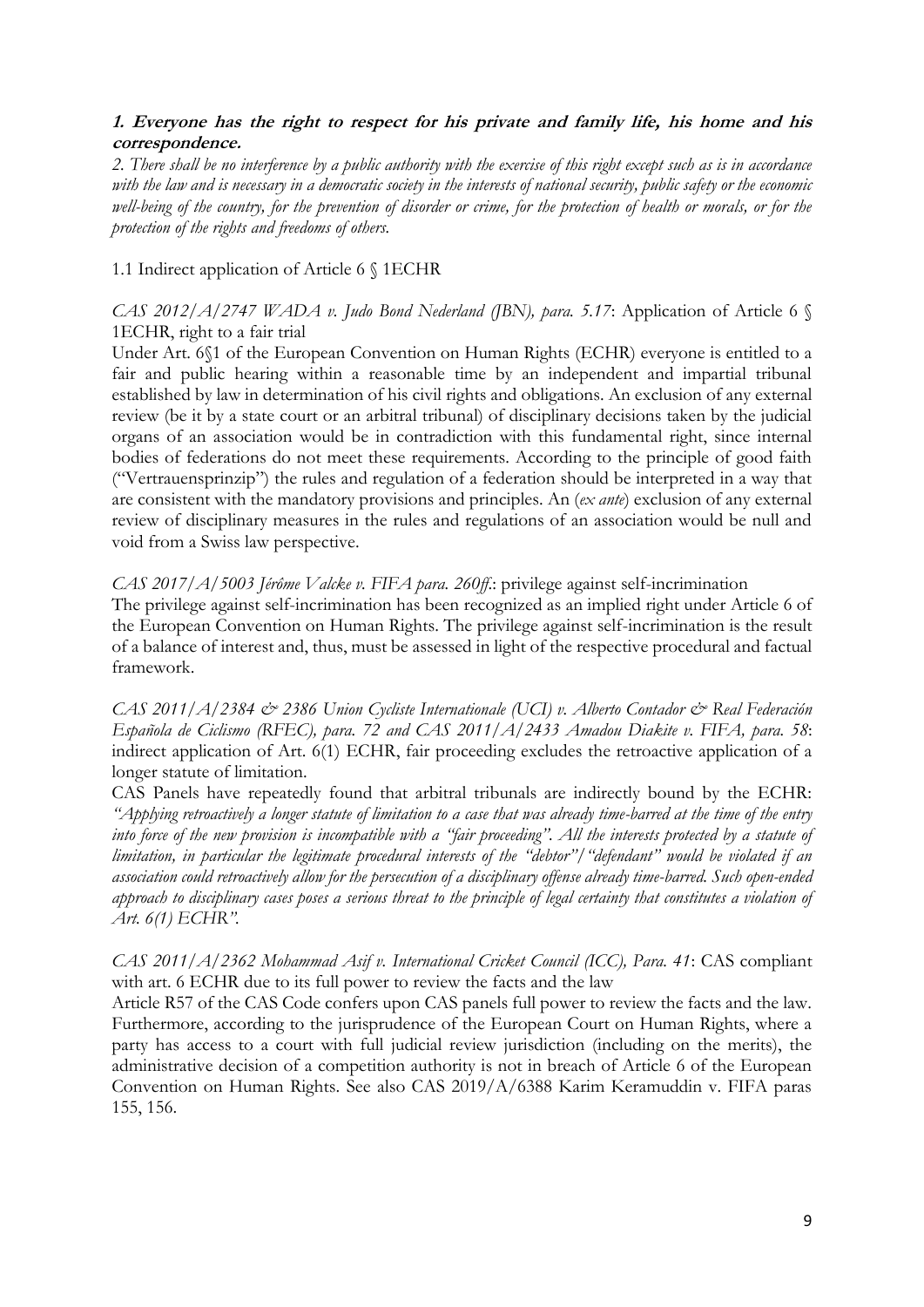## *CAS 2007/A/1396 & 1402 World Anti-Doping Agency (WADA) and UCI v. Alejandro Valverde & Real Federación Española de Ciclismo (RFEC), para 43<sup>5</sup> - 6 ; See also TAS 2017/A/4999, para. 52*<sup>7</sup> .

*CAS 2019/A/6388 Karim Keramuddin v. FIFA paras. 124 – 137:* as a matter of principle, the hearing of "anonymous" witnesses is not *per se* prohibited as running against the fundamental right to a fair trial, as recognized by the ECHR (Article 6) (and the Swiss Constitution (art. 29(2)).

The European Court of Human Rights (the "ECtHR"), in fact, allowed the use of "protected" or "anonymous" witnesses even in criminal cases (covered also by the far-reaching guarantees set by Article 6(3) of the ECHR), if procedural safeguards are adopted. In the same way, the Swiss Federal Tribunal (SFT), in a decision dated 2 November 2006 (6S.59/2006, ATF 133 I 33, at  $\langle 4 \rangle$ , confirmed that anonymous witness statements do not breach the right to a fair trial when such statements support the other evidence provided to the court. The CAS has also recognized that, when evidence is offered by means of anonymous witness statements, the right to be heard which is guaranteed by Article 6 of the ECHR and Article 29(2) of the Swiss Constitution is affected, but that a panel may still admit anonymous witnesses without violating such right to be heard if the circumstances so warrant and provided that certain strict conditions are met (CAS 2009/A/1920; CAS 2011/A/2384 & CAS 2011/A/2386).

#### 1.2 No application of Article 6 para.2 & 3 ECHR

1

*CAS 2013/A/3139 Fenerbahçe SK v. UEFA, para. 90*: Inapplicability, even indirectly in disciplinary cases, of Articles 6 § 2 (presumption of innocence) and § 3 d) ECHR (examination of witnessess for everyone charged with a criminal offence), because, according to CAS arbitrators, sports sanctions do not come under criminal law within the meaning of the Convention: *"Insofar as the Club relies on Article 6(2) of the ECHR in order to argue that UEFA violated the nulla poena sine lege principle, this argument must fail as Article 6(2) is only applicable to criminal proceedings and the present proceedings are not of a criminal nature"*. See also TAS 2017/A/4999 para. 97 <sup>8</sup> .

<sup>5</sup> This CAS jurisprudence [de novo jurisprudence] is actually in line with European Court of Human Rights decisions, which in par. 41 of the Wickramsinghe Case concluded that "even where an adjudicatory body determining disputes over civil rights and obligations does not comply with Article 6 (1) [ECHR] in some respect, no violation of the Convention will be found if the proceedings before that body are subject to subsequent control by a judicial body that has full jurisdiction and does provide the guarantees of Article 6 (1)" (emphasis added).

See also CAS 2009/A/1957 Fédération Française de Natation (FFN) v. Ligue Européenne de Natation (LEN), paras 14, 18 – 25

<sup>&</sup>lt;sup>6</sup> "In proceedings relating to arbitration, the state courts are under a duty to guarantee that the inalienable values of the ECHR that form part of public policy ('ordre public') are observed. From this it follows that the arbitral tribunals like the CAS are at least indirectly bound by this system of values under ECHR" (HAAS, U., Role and Application of Art 6 of the European Convention on Human Rights (ECHR) in CAS procedures, CAS Seminar, Montreux, 2011).

<sup>&</sup>lt;sup>7</sup> "La Formation arbitrale constate que la procédure devant la Commission d'éthique et, partant, la décision en résultant sont de nature disciplinaire. La Commission d'éthique est un organe interne à l'IAAF qui n'a pas vocation à être une instance indépendante, et non un tribunal au sens de la CEDH. Conformément à la jurisprudence de la CEDH, la Commission d'éthique doit veiller le mieux possible à mener un procès équitable mais n'est pas tenue de garantir le respect des droits de la défense tels que consacrés par l'article 6§1 de la Convention Européenne des Droits de l'Homme s'il existe un recours contre ses décisions devant un tribunal indépendant et impartial doté d'un pouvoir de pleine juridiction. Le recours en appel auprès du TAS tel que consacré à l'article F35 susmentionné du Code d'éthique présente l'ensemble de ces caractéristiques. Du fait du plein pouvoir d'examen du TAS, ce recours guérit en outre tout éventuel manquement ou vice de procédure qui aurait entaché la procédure de première instance".

<sup>&</sup>lt;sup>8</sup> "La Formation rappelle que les procédures disciplinaires revêtent un caractère civil et que les principes de la procédure pénale n'étaient, de ce fait, pas applicables devant la Commission disciplinaire de l'IAAF. Selon la jurisprudence de la CEDH, seule une procédure pénale ou une procédure disciplinaire requalifiée par la CEDH comme étant de nature pénale ou entraînant des conséquences d'ordre pénal entre dans le champ de l'article 6 de la Convention Européenne des Droits de l'Homme."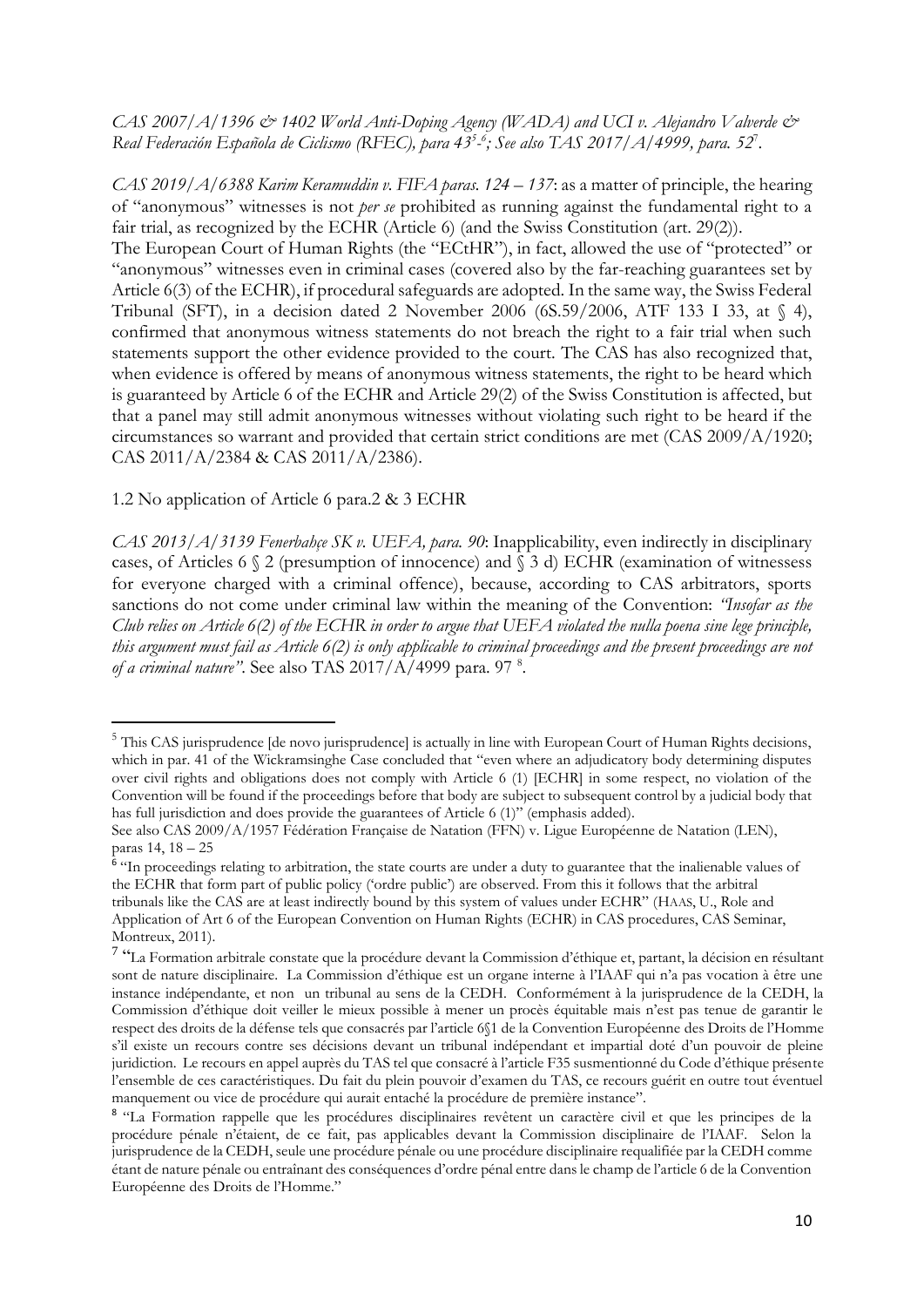*CAS 2010/A/2311 & 2312 Stichting Anti-Doping Autoriteit Nederland (NADO) & the Koninklijke Nederlandsche Schaatsenrijders Bond (KNSB) v. W, para. 33*: Article 6 § 3 ECHR only applies to criminal proceedings.

*Art. 6.3 ECHR applies to criminal proceedings only. According to Swiss Law, sport-related disciplinary proceedings conducted by a sport federation against an athlete are qualified as civil law disputes and not as criminal law proceedings. This finding is also in line with constant CAS jurisprudence.* 

*CAS 2011/A/2463 Aris FC v. Javier Edgardo Campora & Hellenic Football Federation (HFF), Paras 12 – 16*: Inapplicability of Article 6§3(c) ECHR to CAS Proceedings

*"In application of Article R44.3 of the CAS Code, a CAS panel has the power to order the examination of witnesses if deemed necessary. In this respect, the mere fact for a panel to refuse, for valid reasons, to use its investigatory powers to hear a witness does not violate the principle of equality of arms provided for in the European Convention for Human Rights (ECHR). As a general rule, only shortcomings in legal representation which are imputable to the State authorities can give rise to a violation of Article 6(3)(c) ECHR".*

1.3 No direct application of Article 8 ECHR

*TAS 2011/A/2433 Amadou Diakite c. FIFA, para. 57 and TAS 2012/A/2862 FC Girondins de Bordeaux c. FIFA, para. 105*: No direct application of international human rights treaties, in particular art.8 ECHR regarding the right to private life.

*"Par principe, les droits fondamentaux et les garanties de procédure accordés par les traités internationaux de protection des droits de l'homme ne sont pas censés s'appliquer directement dans les rapports privés entre particuliers"*. For example, refusal of the applicability of Article 1 of the Additional Protocol to the ECHR on respect for property or Article 8 ECHR on the right to privacy, see 2862 para 107.

See also CAS 2009/A/1957 Fédération Française de Natation (FFN) v. Ligue Européenne de Natation (LEN), paras 14, 18 – 25)

# **2. Substantive rights**

2.1 Indirect application of certain fundamental rights of a state nature under the concept of public policy

- Recourse to Swiss law to fill the gaps of the applicable regulation regarding protection of human right

*CAS 2019/A/6345 Club Raja Casablanca v. FIFA, para. 35 "To the extent that there are gaps in these statutes* [FIFA Statutes]*, the Sole Arbitrator will have recourse to Swiss law (which, anyway reflects a standard of protection of human rights at least equivalent to that embedded in the European Convention on Human Rights) in order to fill the observed gaps"*.

- Application of Articles 27 and 28 of the Swiss Civil Code relating to the protection of personality, including

• Personality rights as such

CAS 2011/A/2433 para. 85 *"la FIFA ne peut pas se borner à respecter sa seule réglementation. En effet, s'il est vrai que le législateur suisse a souhaité laisser une large autonomie aux associations quant à leur fonctionnement et à leur organisation, aucune disposition réglementaire ne doit porter atteinte aux droits de la personnalité de ses membres"*

- The freedom to exercise a sporting activity of one's choice *"La liberté d'exercer une activité sportive de son choix, entre partenaires de même valeur et contre des adversaires équivalents, fait – selon la jurisprudence – partie des droits de la personnalité protégés par l'article 28 CC"* TAS 2012/A/2720 FC Italia Nyon & D. c. LA de l'ASF & ASF & FC Crans para. 10.23.
- The right to fulfilment through sporting activity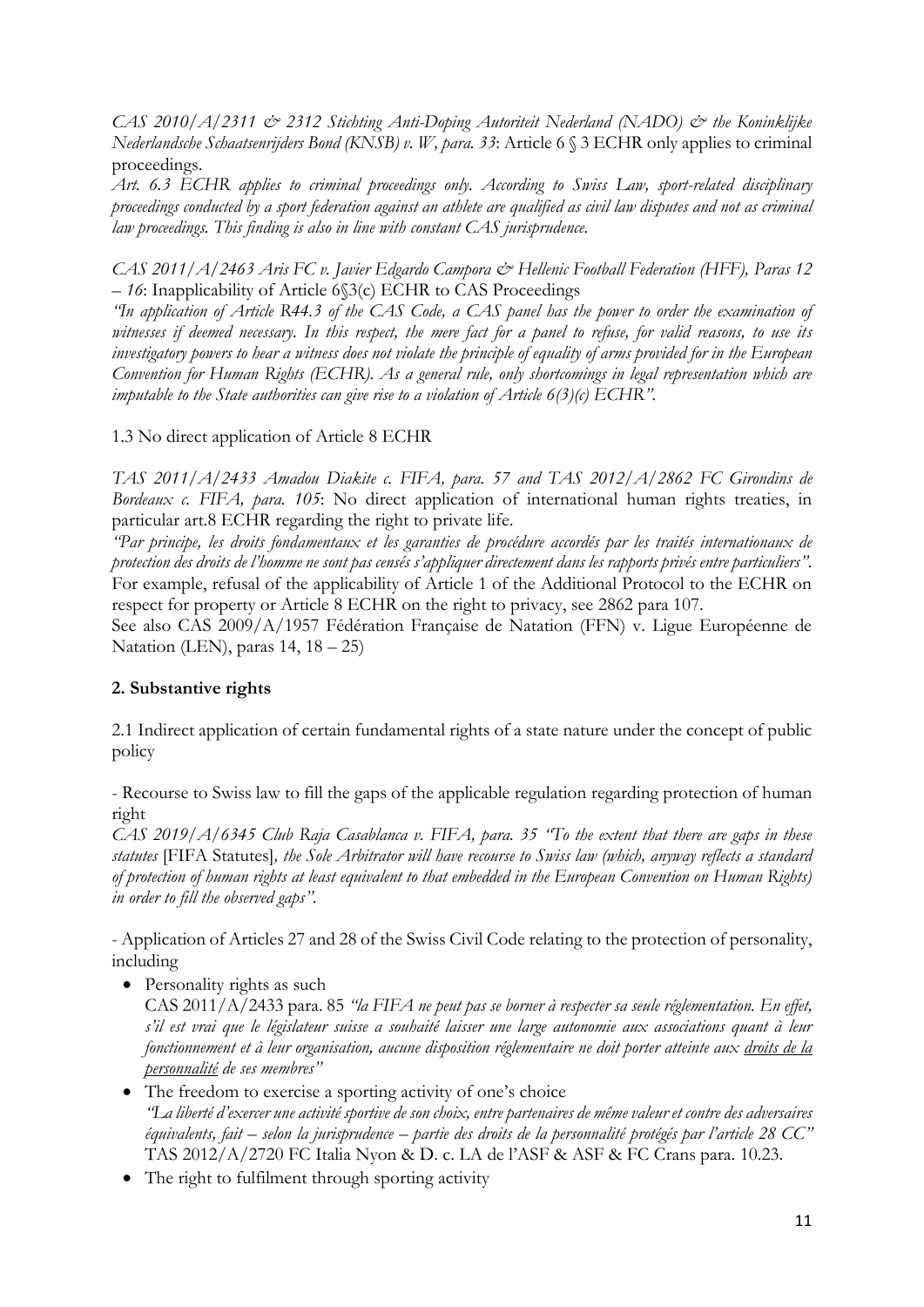*"En ce qui concerne le sport amateur, la doctrine relève que le droit à l'épanouissement par l'activité sportive, que ce soit professionnellement ou non, fait partie des droits de la personnalité du sportif. Ce droit comprend notamment le droit de participer à des compétitions réunissant des sportifs du même niveau que lui"* TAS 2012/A/2720 FC Italia Nyon & D. c. LA de l'ASF & ASF & FC Crans para. 10.24.

- The respect of privacy [Article 8 ECHR] *"De manière générale, il ne fait aucun doute que le respect de la vie privée fait partie des droits protégés par l'article 28 CC".* CAS 2011/A/2433 Amadou Diakite, para. 56. <sup>9</sup> In a Russian case, the athlete contended that the recordings were illegally obtained evidence in violation of her fundamental and procedural rights as well as the principle of good faith. The Athlete based her argument particularly on a violation of her privacy rights. *However, the Panel held that "Considering all the elements above, the Sole Arbitrator finds that the interest in discerning the truth must prevail over the interest of the Athlete that the covert recordings are not used against her in the present proceedings. The Sole Arbitrator is not prepared to accept that the principle of good faith has been violated in the proceedings at hand"*, CAS 2016/O/4481, para. 106. • Professional freedom and economic freedom
- ATF 120 II 369; ATF 102 II 211; ATF 137 III 303; Judgment of the Swiss Federal Tribunal (SFT) 4A\_558/2011, dated March 27, 2012. CAS 2013/A/3091, 3092 & 3093 FC Nantes/I. Bangoura/Al Nasr SC/FIFA.
- In terms of substantive public policy, strict application of the principle of proportionality of sanctions and personality rights: Only a manifest and serious violation, out of proportion to the conduct sanctioned or going beyond a "mere" disregard of Articles 27 and 28 of the Swiss Civil Code could lead to the annulment of a CAS award before the SFT. Thus, an award has been annulled for having confirmed a disciplinary sanction which infringed a player's economic freedom and which had the effect of handing him over to the *"arbitrariness of his former employer"* , CAS 2010/A/2261 & 2263 Zaragoza & Matuzalem v. FIFA in which the CAS panel dismissed the player's submissions related to Articles 27 and 28 CC, the CAS decision was then annulled by the SFT for a violation of privacy contrary to public policy (Art. 190 (2) (e) PILA) SFT 4A\_558/2011.
- Prohibition of forced labour: SFT 4A\_370/2007, consid. 5.3.2 and 4A\_178/2014, consid. 2.4. [Article 3 ECHR]
- 2.2 Recourse to the general principles of law constituting the *lex sportiva*

- Principle of proportionality, in particular sanctions:

*"The Panel notes that it is a widely accepted general principle of sports law that the severity of a penalty must be in proportion with the seriousness of the infringement. The CAS has evidenced the existence and the importance of the principle of proportionality on several occasions. In the cases TAS 91/56 (S. v. FEI) and TAS 92/63 (G. v. FEI), the CAS stated that "the seriousness of the penalty […] depends on the degree of the fault committed by the person responsible"* (*Digest of CAS Awards 1986-1998*, Staempfli Editions, Berne 1998, 96 and 121)". CAS 66/A/246 Ward c. FEI para. 31

See also CAS 2011/O/2422 USOC v. IOC in the so-called "Osaka rule" case.

- Protection of legitimate expectations

**.** 

*"[W]here the conduct of one party has led to legitimate expectations on the part of a second party, the first party is estopped from changing its course of action to the detriment of the second party"* (AEK Athens and SK Slavia Prague v. Union of European Football Associations, CAS 98/200, para. 60). Indeed, the concept

<sup>&</sup>lt;sup>9</sup> However, there is no direct application of art.8 ECHR regarding the right to private life, See Supra TAS 2011/A/2433 Amadou Diakite c. FIFA, para. 57 and TAS 2012/A/2862 FC Girondins de Bordeaux c. FIFA, para. 105. Moreover, the invasion of privacy has been considered as legitimate in the context of the anti-doping fight, see TAS and CtEDH 18 janv. 2018, *FNASS et a. c. France*, n° 481581/11.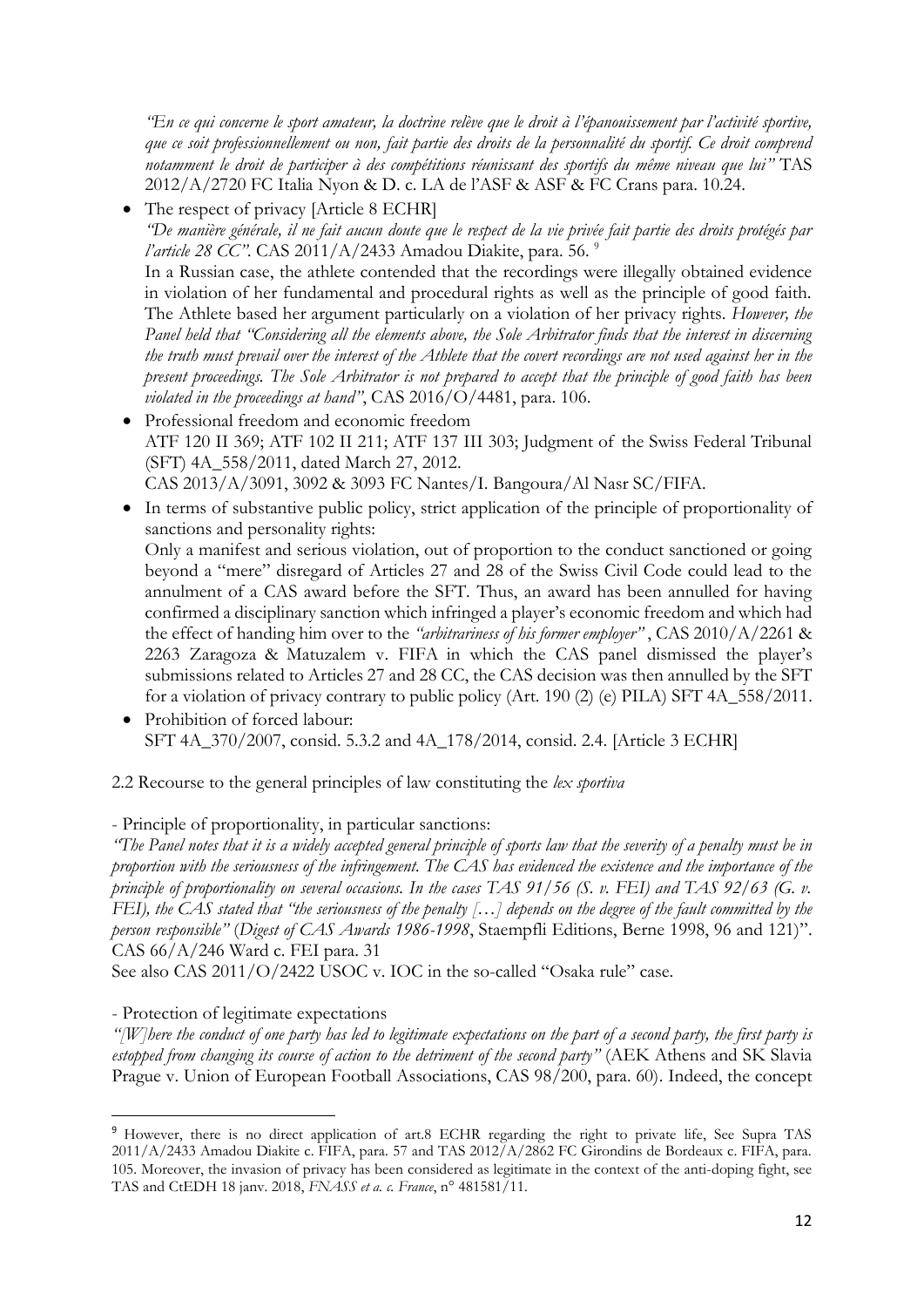of legitimate expectations – in particular the concept of protecting *athletes*' legitimate expectations – has repeatedly been recognised by the CAS, for example, in the *USA Shooting* (USA Shooting & Q v. International Shooting Union, CAS 94/129), Watt (Watt v. Australian Cycling Federation, CAS 96/153) and *Prusis* (Prusis v. International Olympic Committee, CAS 02/001) decisions cited by USATF. In the case of US Swimming v. FINA (CAS 96/001). CAS 2002/O/401 IAAF c. USATF para. 68.

- Prohibition to contradict oneself to the detriment of others (*venire contra factum proprium*) CAS 2010/A/2058 British Equestrian Federation v. FEI, para. 18

-Principle of legal certainty TAS 2004/A/791 Le Havre AC c. FIFA, Newsatle United & Charles N'Zogbia para. 50.

- Principle of legality and predictability of sanctions CAS 2014/A/3832 & 3833 Vanessa Vanakorn v. FIS, para. 86.

- Principle of prohibition of arbitrary or unreasonable rules and measures CAS 98/200 AEK Athènes & SK Slavia Prague c. UEFA, para 156.

- Respect for the rights of the defence

CAS 2000/A/290 A. Xavier et al. c. UEFA, para. 10, in particular the right to be heard, TAS 2007/O/1381 A. Valverde et al. c. UCI, paras. 82, 83 and more generally the right to a fair procedure CAS 2013/A/3309 FC Dynamo Kyiv v. Gerson Alencar de Lima junior & SC Braga, para. 87

- Principle of non-retroactivity in repressive matter CAS 2000/A/289 UCI c. C. & FFC, para. 7, subject to *lex mitior*

- Principle of prohibition of denial of justice

CAS 2017/A/5086 Mong Joon Chung v. Fédération Internationale de Football Association (FIFA); CAS 2020/A/6693 Alexandra Shelton v. Polish Olympic Committee (POC) & Polish Fencing Federation (PFF), award of 28 September 2020, para. 113.

- Principle *non bis in idem* CAS 2015/A/4319 paras. 70-72; CAS 2007/A/1396 & 1402, para. 119

- Principle of strict interpretation in repressive matters TAS 99/A/230 D. Bouras c. FIJ, para. 10

- Principle of justice and good faith CAS  $2014/A/3828$  IHF v. FIH & Hockey India paras. 153 ff.

- Principle *"nulla poena sine culpa"* CAS 2014/A/3516 George Yerolimpos v. World Karate Federation (WKF), para. 104

- Principle of professional mobility and contractual freedom CAS 2007/A/1363 TTF Liebherr Ochsenhausen v. ETTU, para. 18

- Principle of freedom of expression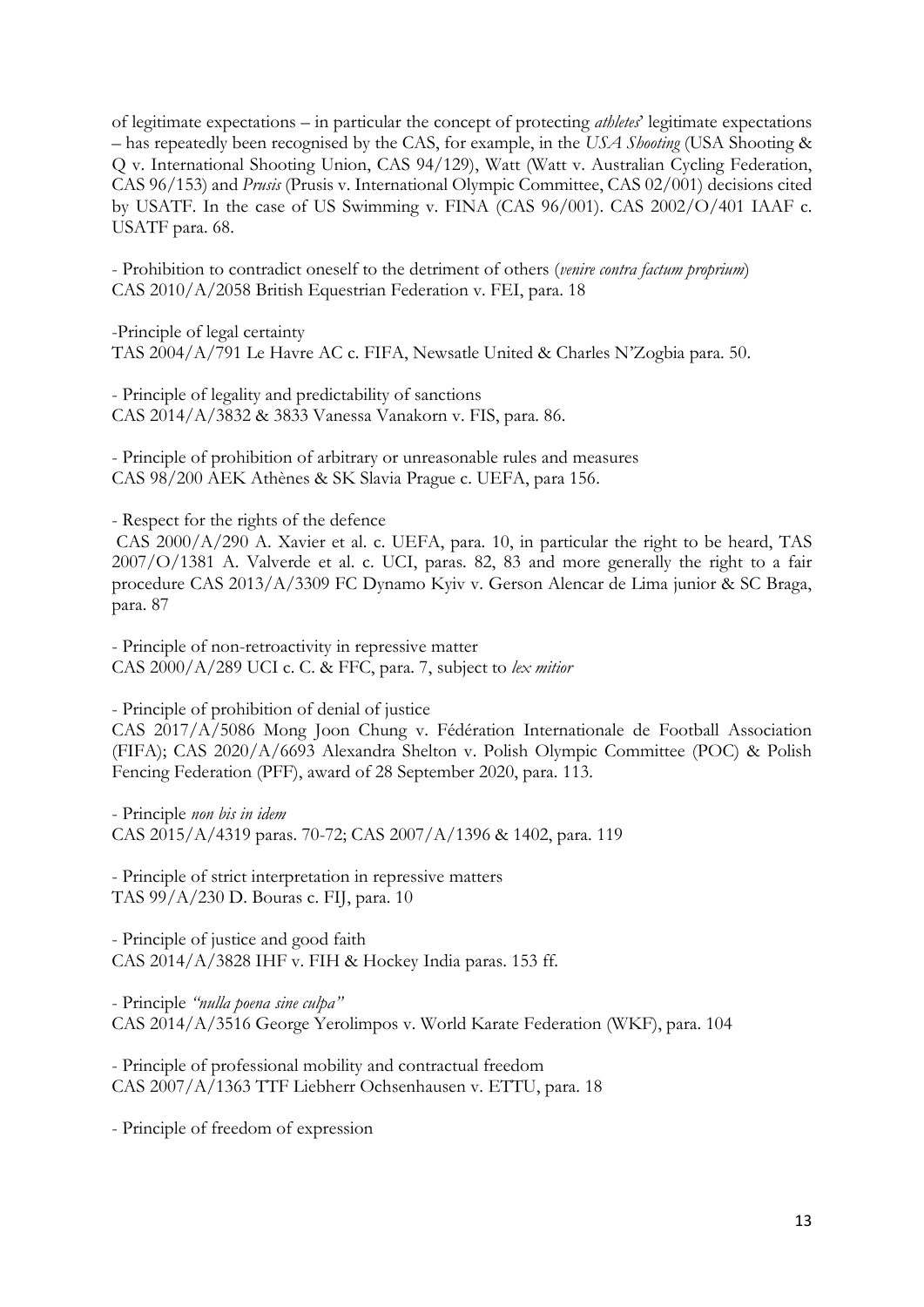CAS 2014/A/3516 George Yerolimpos v. WKF, para. 116; CAS 2020/A/6693 Alexandra Shelton v. Polish Olympic Committee (POC) & Polish Fencing Federation (PFF), award of 28 September 2020, para. 137 (6)

- Fundamental right of an athlete to be notified of and be given the opportunity to attend the opening of his B sample in a doping context CAS 2014/A/3639 Amar Muralidharan v. NADA para. 83

2.3 Application of certain principles on the basis of the applicable regulations

- Prohibition of discrimination

•Discriminatory regulations on a *prima facie* basis not warranted

2014/A/3759 Dutee Chand v. Athletics Federation of India (AFI) & IAA, para. 448: Discrimination of the Hyperandrogenism Regulations on a *prima facie* basis based on IOC Charter, the IAAF Constitution and the laws of Monaco.

The Hyperandrogenism Regulations only apply to female athletes. It is not in dispute that it is *prima facie* discriminatory to require female athletes to undergo testing for levels of endogenous testosterone when male athletes do not. In addition, it is not in dispute that the Hyperandrogenism Regulations place restrictions on the eligibility of certain female athletes to compete on the basis of a natural physical characteristic (namely the amount of testosterone that their bodies produce naturally) and are therefore *prima facie* discriminatory on that basis too. Regulations suspended.

•Discriminatory regulations on a *prima facie basis* warranted to ensure fairness of competitions

CAS 2018/O/5794 Caster Semenya, The DSD (Difference in Sexual Developments) regulations are discriminatory but on the current state of the evidence, such discrimination is necessary, reasonable and proportionate to ensure the fairness of competitions, the integrity of women's athletics and the maintenance of the "protected class" of female athletes in certain events.<sup>10</sup>

•Prohibition of discriminatory conduct

CAS 2017/A/5306 Guangzhou Evergrande Taobao FC v. Asian Football Confederation (AFC) para. 146: Discriminatory conduct under the AFC Code.

•Prohibition of labour rights discrimination

CAS 2010/A/2204 Joint Stock Company Football Club Ural v. Russian Football Union (RFU) para. 50: labour right discrimination contrary to the applicable national law: *"Bearing in mind that part 2 Art.22 of the Labour Code of the Russian Federation stipulates, inter alia, the obligation for the employer to ensure equal payment to employees for their labor of equal value, all these arguments and evidence provided lead the Panel to believe that there was a discrimination of the labour rights of these Players relative to other players and officials of the Appellant".*

•Prohibition of racism

**.** 

<sup>10</sup> The appeal made by Caster Semenya and ASAF before the Swiss Federal Tribunal against the CAS decision has been dismissed. See Infra. An appeal against the SFT decision is pending before the ECtHR.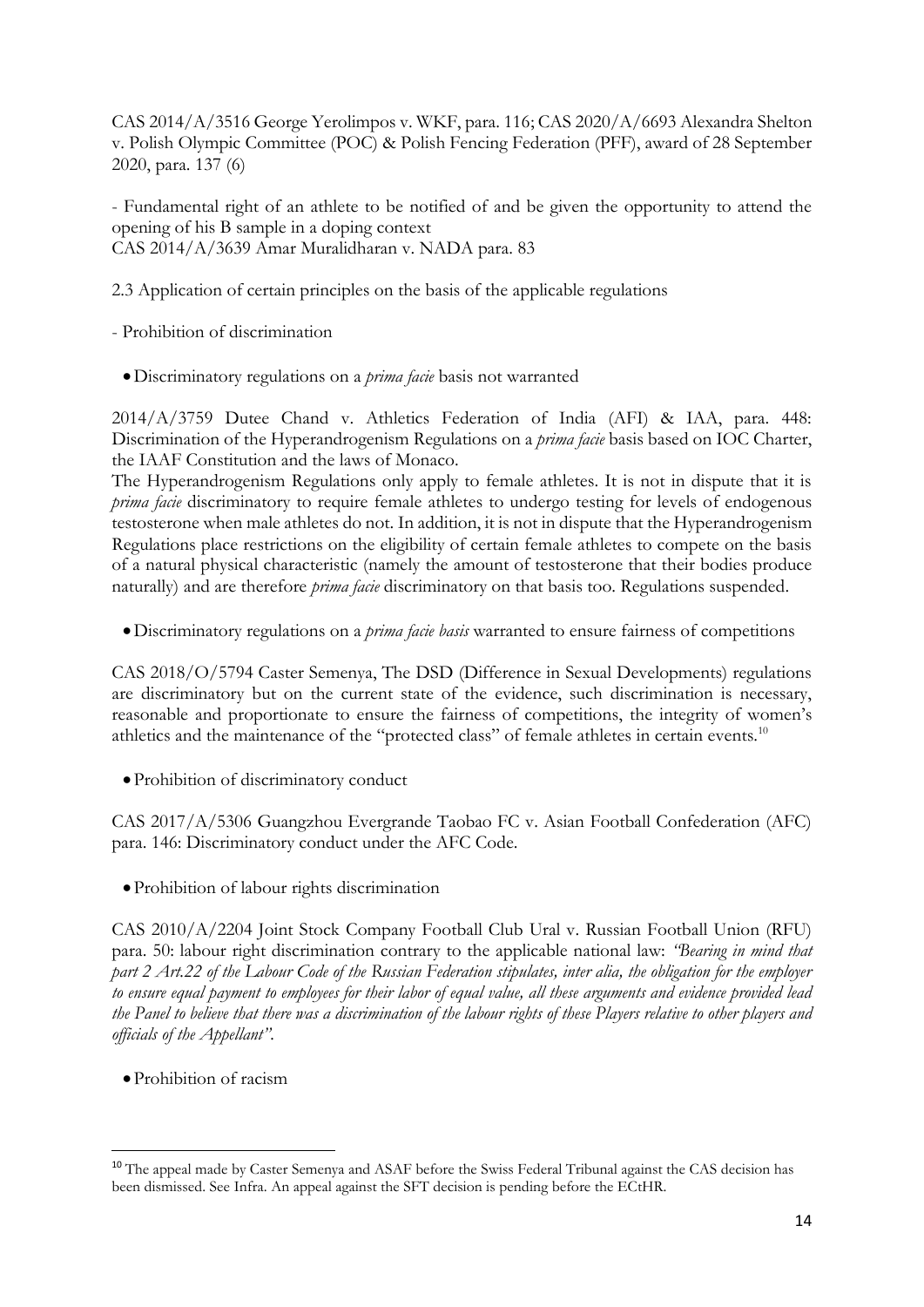- CAS 2014/A/3562 Josip Simunic v. FIFA: Disciplinary sanctions for behaviour offending the dignity of a group of persons after the conclusion of the match (racism) – words having a discriminatory connotation.

Article 58(1)(a) of the FIFA DC reads as follows: *"Anyone who offends the dignity of a person or group of persons through contemptuous, discriminatory or denigratory words or actions concerning race, colour, language, religion or origin shall be suspended for at least five matches. Furthermore, a stadium ban and a fine of at least CHF 20,000 shall be imposed. If the perpetrator is an official, the fine shall be at least CHF 30,000".*

### •Prohibition of sexual harassment

- CAS 2019/A/6388 Karim Keramuddin v. Fédération Internationale de Football Association (FIFA): life ban for the appellant who committed offences that violated basic human rights and damaged the mental and physical dignity and integrity of young female players, i.e. Lack of protection, respect or safeguard (violation of articles 23 para. 1 FCE; Sexual harassment (violation of articles 23 para. 4 FCE); Threats and promises of advantages (violation of articles 23 para. 5 FCE); Abuse of position (violation of article 25 FCE, para 231.

#### •Proportionality of sanctions

- CAS 2020/O/6689 WADA v. RUSADA: *(…) pursuant to Article 4.4.2 of the* [International Standard for Code Compliance with Signatories] *ISCCS, the Panel is to interpret and apply the ISCCS in light of the fact that it has been drafted giving due consideration to the principles of respect of human rights, proportionality and other applicable legal principles* (para. 545)

*The Panel bears firmly in mind at all times the paramount need to consider notions of proportionality in the imposition of Signatory Consequences* (para. 719).

*In applying principles of proportionality, the Panel does not consider it is necessary to extend the application of any of the Proposed Signatory Consequences to the Youth Olympic Games* (para 732).

*(…) the Panel considers it would be disproportionate to impose severe restrictions on the next generation of Russian athletes. In particular, as the doping schemes addressed in the McLaren Reports occurred between 2012 and 2016, (…) it very unlikely that any athletes who will be participating in the Youth Olympic Games were involved in those schemes* (para 733).

*The Panel considers that these young athletes ought to be encouraged to participate in international sporting events as a generation of athletes that respect clean sport. (…) it is necessary to protect the new generation of Russian athletes to achieve the goal of clean Russian sport.* (para 734).

#### •Human rights

- CAS 2020/O/6689 WADA v. RUSADA: *(…) pursuant to Article 4.4.2 of the* [International Standard for Code Compliance with Signatories] *ISCCS, the Panel is to interpret and apply the ISCCS in light of the fact that it has been drafted giving due consideration to the principles of respect of human rights, proportionality and other applicable legal principles* (para. 545).

*[T]he requirement to compete as neutral athletes, in the manner determined by the Panel (which permits use of national colours and the name Russia on a limited basis), does not violate the human dignity or any other right of Russian athletes. The neutrality requirements set by the Panel do not exceed the high threshold required to constitute such an infringement* (para. 810).

*With respect to the question of collective punishment, this is primarily a principle of international humanitarian law or criminal law, and there is no specific prohibition on collective punishment in the ECHR* (para 811).

2.4 Direct application of certain principles of Community law

- Prohibition of discrimination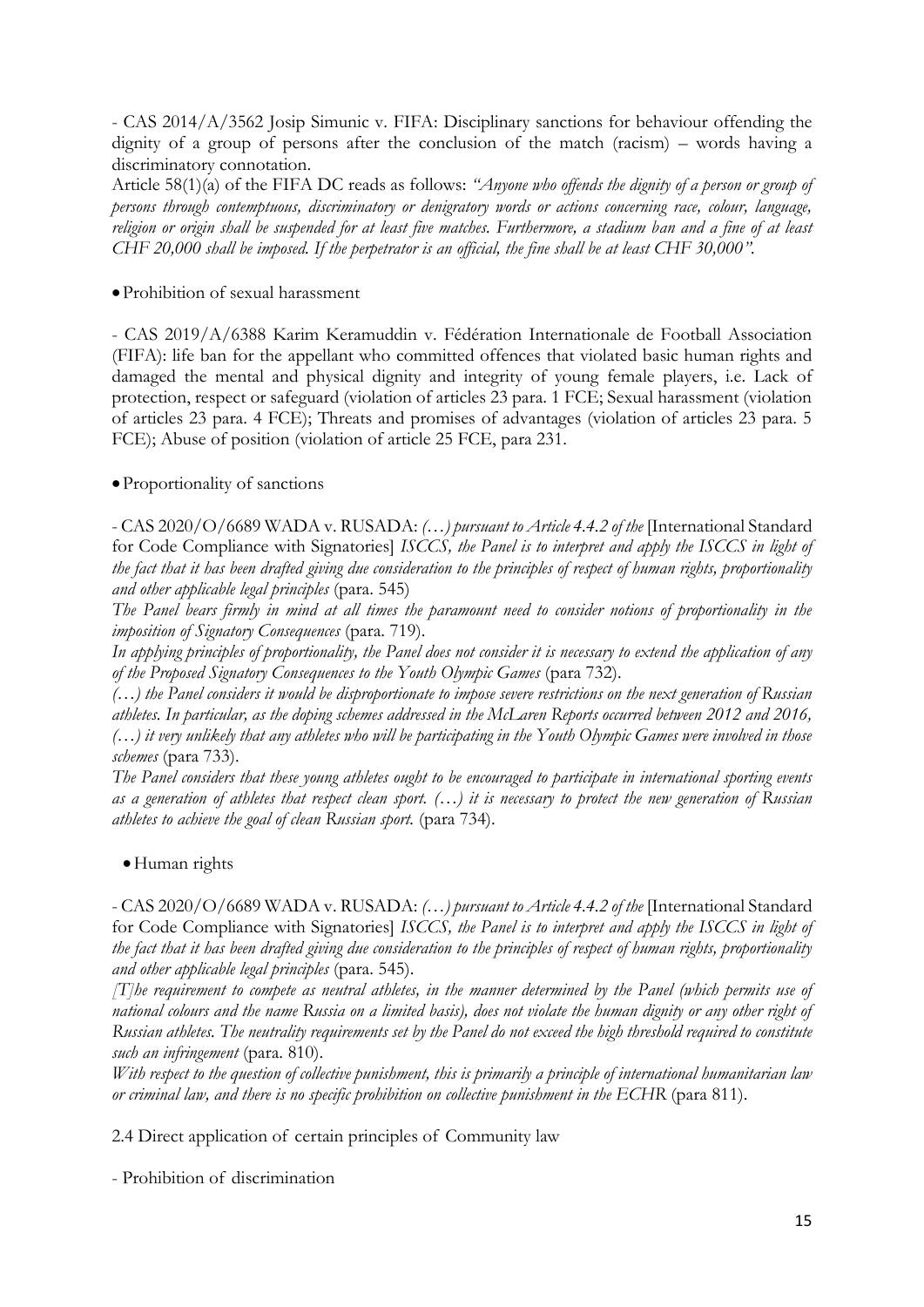CAS 2009/A/1788 UMMC Ekaterinburg v. FIBA Europe e.V., para. 8: Application of nondiscrimination EC law principles to Russian cases involving economic activities in the EU.

# - Guarantee of the free movement of workers

CAS 2012/A/2852 SCS Fotbal Club CFR 1907 Cluj SA & Manuel Ferreira de Sousa Ricardo & Mario Jorge Qintas Felgueiras v. FRF, para. 77 *"The ECJ made it clear that the practice of sport could be treated as an economic activity like any other and that organised sporting activities were subject to the same guarantees under Community law as were other economic activities. In that connection, the ECJ established that professional football players are workers who have a personal right not to be subject to discriminatory or restrictive rules which prevents them from leaving their country to pursue gainful employment in other Member States. Although sporting federations still hold regulatory authority to determine regulations' substantive principles concerning player movement rights, they too are subject to and must respect Community law and principles".*

See also TAS 2016/A/4490 RFC Seraing c. FIFA regarding the taking into consideration of European Union law as applicable law and the legality of Articles 18a and 18b RSTP with regard to freedom of movement and competition law. The appeal against the CAS decision has been dismissed by the Swiss Tribunal Federal (SFT 4A\_260/2017).

- Interpretation of a federation's rules and regulations in light of principles of "human rights" CAS 2015/A/4304 Tatyana Andrianova v. ARAF, para. 45, *"a federation cannot opt out from an interpretation of its rules and regulations in light of principles of "human rights" just by omitting any references in its rules and regulations to human rights".* 

# - Freedom of speech

CAS 2020/A/6693 Alexandra Shelton v. Polish Olympic Committee (POC) & Polish Fencing Federation (PFF), award of 28 September 2020, para. 137 (6): *"the POC* [Polish NOC] *would necessarily have to had regard to the Appellant's free speech rights, guaranteed by, inter alia, Article 9 of the European Convention on Human Rights. The importance of imperative of protecting free speech was emphasized by the CAS panel in CAS/2014/A/3516 as follows: "116. The Panel wishes to emphasise the importance of protecting - of course subject always to the limits imposed by law - freedom of speech and the right to criticize in good faith those in positions of authority even if there may be errors of fact in the criticism; the jurisprudence of the European Court of Human Rights is indicative, and, in jurisdictions to which it applies, compulsive".*

However, all the fundamental rights found in international treaties cannot be invoked through general principles of law: refusal by arbitrators to apply the principles *in dubio pro reo* and the presumption of innocence. Furthermore, there is no clear consecration of the right to respect for private life, which is likely to be threatened by the anti-doping fight.

2-5 Anti-doping rules not contrary to human rights legislation

CAS 2011/A/2353 Erik Tysse v. Norwegian Athletics Federation (NAF) & IAAF, Para. 39 Even if it were applicable, there is no violation of the European Convention for Human Rights due to the fact that the No Fault and No Significant Fault provisions in both the WADA Code and the IAAF Rules protect athletes against any violation in this respect.

CAS 2010/A/2307 World Anti-Doping Agency (WADA) v. Jobson Leandro Pereira de Oliveira, Confederação Brasileira de Futebol (CBF) & Superior Tribunal de Justiça Desportiva (STJD), paras. 99 – 105: The Compatibility of a Two-Year Suspension with International Law and Human Rights Requirements (…) both CAS jurisprudence and various legal opinions confirm that the WADC mechanisms are not contrary to human rights legislation.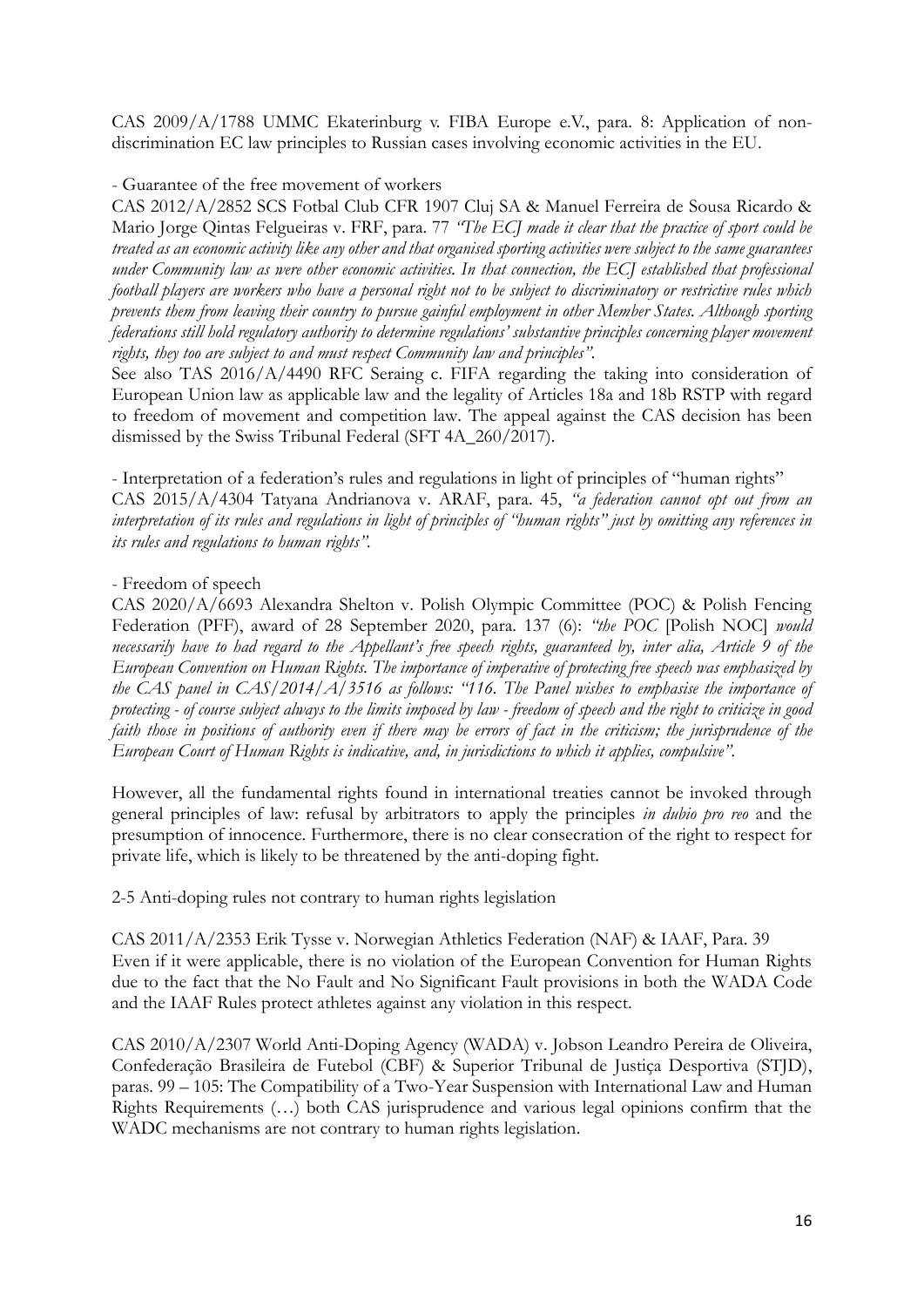# **III. SPORT AND THE EUROPEAN CONVENTION ON HUMAN RIGHTS (ECHR)**

- Mutu & Pechstein v. Switzerland, 2 October 2018: right to a fair trial, Article 6 § 1 ECHR: Direct applicability of the guarantees of Article 6 § 1 ECHR to CAS arbitrations

Article 6 § 1 of the Convention is applicable *rationae materiae* to disputes of a civil nature. For Mutu, which is contesting the CAS award condemning it to pay damages to Chelsea, the rights in question are of a proprietary nature and result from a contractual relationship. For Pechstein, who is contesting the CAS award confirming a suspension, this is a disciplinary proceeding in which the right to practice a profession is of a civil nature (paras.  $56 - 59$ ).

#### Article 6 § 1 of the Convention is applicable *rationae personae*.

The CAS is not a state court but an entity emanating from the ICAS, i.e. a private law foundation. The complaints raised before the ECHR concern in particular the regularity of the composition of the arbitral tribunal and the procedures followed before this body. However, in a limited number of circumstances, in particular with regard to the regularity of the composition of the arbitral panel, Swiss law provides for the jurisdiction of the Federal Court to hear the validity of CAS awards (Articles 190 and 191 of the LDIP). In the present cases, the SFT rejected the appeals of the claimants, thus giving *res judicata* force to the arbitral awards in question in the Swiss legal order. The disputed acts or omissions are therefore likely to engage the responsibility of the respondent State under the Convention (see, *mutatis mutandis*, *Nada c. Suisse* [GC], nº 10593/08, § 120-122, CEDH 2012). It also follows that the ECtHR has jurisdiction *ratione personae* to hear the grievances of the claimants regarding the acts and omissions of the CAS validated by the Federal Supreme Court. (paras.  $62 - 67$ )

*Since CAS arbitrations are subject to review by the Federal Court, the refusal of the Federal Court to review their validity under Article 6 § 1is likely to result in the liability of Switzerland, as a party to the Convention. The Court thus invalidates the thesis of the inapplicability in principle of the ECHR because of the private nature of the arbitration. The opening of a possible appeal against a CAS award before the Federal Supreme Court, a state court, thus establishes the jurisdiction ratione personae of the European Court and the applicability of Article 6 § 1ECHR i.e. right to a fair trial including the right to a public hearing* (Translated from French)*,* See L'applicabilité de la Convention européenne des droits de l'homme aux arbitrages du TAS (Réflexions sur le sens et la portée de l'arrêt de la Cour Européenne des Droits de l'Homme du 2 octobre 2018 *Mutu et Pechstein,* Prof. Gérald Simon, Bull TAS Mars 2020).

*-* FNASS et al. c. France, n° 481581/11 et 77769/13 18 janv. 2018 (not a CAS case)

No violation of the principle of respect for private and family life in relation to Article 8 ECHR due to the whereabouts obligation for target group athletes. The Court had examined the merits of this obligation, as enshrined in the French Sport Code pursuant to the World Anti-Doping Code, considering that the infringement of these rights pursued legitimate aims.

- Platini v. Switzerland, 11 February 2020: right to a fait trial, Article 6 § 1 ECHR and right to respect for private and family life and home (Article 8 of the Convention): No violation of those principles

The Court noted that the applicant had been afforded the domestic institutional and procedural safeguards allowing him to challenge FIFA's decision and submit his arguments in his defence.

- Erwin [Bakker v. Switzerland,](https://hudoc.echr.coe.int/eng#{%22itemid%22:[%22001-196440%22]}) 26 September 2019, Article 6 § 1 of the ECHR

Given the specificity of the proceedings before the CAS and the SFT, the restriction on the right of access to a court was neither arbitrary nor disproportionate to the aim pursued, namely the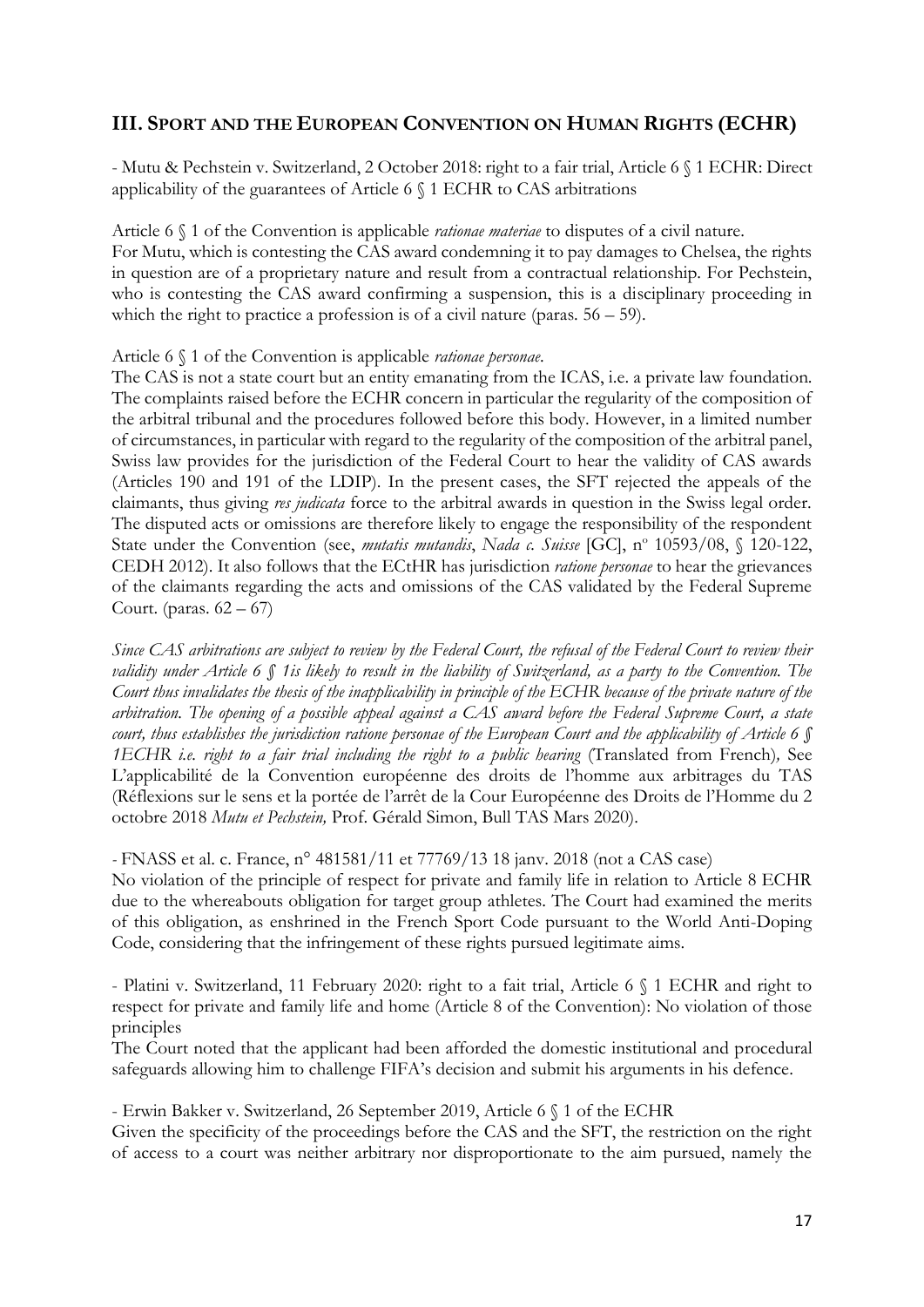proper administration of justice. Consequently, this right was not infringed in its very substance, sufficient reasoning by the Federal Court, Application inadmissible.

# **IV. SFT JUDGEMENTS DEALING WITH THE APPLICATION OF HUMAN RIGHTS BY THE CAS**

## 4A\_558/2011 Matuzalem, 27 March 2012

The threat of an unlimited occupational ban based on Art. 64 (4) of the FIFA Disciplinary Code constitutes an obvious and grave encroachment in the Appellant's privacy rights and disregards the fundamental limits of legal commitments as embodied in Art. 27 (2) Swiss Code of Obligations (SCO). Should payment fail to take place, the award under appeal would lead not only to the Appellant being subjected to his previous employer's arbitrariness but also to an encroachment in his economic freedom of such gravity that the foundations of his economic existence are jeopardized without any possible justification by some prevailing interest of the world football federation or its members. In view of the penalty it entails, the CAS arbitral award of June 29, 2011 contains an obvious and grave violation of privacy and is contrary to public policy (Art. 190 (2) (e) PILA) (at 4.3.5).

# 4A\_260/2017 Seraing, 20 February 2018

Within the scope of substantive public policy, the appellant attacked the CAS award for violation of Art. 27 (2) Swiss Civil Code that prohibits excessive commitments (at 5.4.1). The SFT reiterated that there needs to be a severe and obvious violation of Art. 27 (2) CC to fall within the scope of substantive public policy, a condition that was not fulfilled in this case: By prohibiting Third Parties' Ownerships (TPOs), FIFA is restricting the economic freedom of the clubs for certain types of investment but does not suppress it. Clubs remain free to pursue investments, as long as they do not secure them by assigning the economic rights of the players to third party investor (at 5.2).

4A\_486/2019 Trabzonspor c. TFF, Fenerbahce et FIFA, 17 August 2020, consid. 4.

The SFT has confirmed that violations of Article 6§1 of the ECHR cannot be considered by the SFT, unless they match with other grounds for appeal listed in the Swiss Act on International Law (PILA) (art. 190 §2). The argument was raised in relation to the refusal of CAS to hold a public hearing. A party to the arbitration agreement cannot complain directly to the Federal Supreme Court in a civil action against an award that the arbitrators have violated the ECHR, even though the principles deriving from the ECHR can be used, where appropriate, to give concrete form to the guarantees invoked on the basis of Art. 190 para. 2 PILA. Since a breach of treaty law does not *per se* coincide with a breach of public policy within the meaning of Article 190(2)(e) PILA, it is for the appellants to show how the alleged breach of Article 6 § 1ECHR constitutes a breach of public policy in procedural terms. See also [ATF 142 III 360](https://www.bger.ch/ext/eurospider/live/fr/php/aza/http/index.php?lang=fr&type=highlight_simple_query&page=1&from_date=&to_date=&sort=relevance&insertion_date=&top_subcollection_aza=all&query_words=4A_268%2F2019&rank=0&azaclir=aza&highlight_docid=atf%3A%2F%2F142-III-360%3Afr&number_of_ranks=0#page360) consid. 4.1.2; 4A\_268/2019 consid. 3.4.3.

### 4A\_248\_2019 & 4A 398\_2019 Caster Semenya & ASAF v. IAAF, 25 August 2020

The SFT dismissed the appeal made by Caster Semenya and the ASAF against the CAS decision. It considered that fairness in sport is a legitimate concern and forms a central principle of sporting competition. The SFT stressed that it is also an aspect important to the ECtHR. The decision is also compatible with public order regarding the athlete personality and human dignity<sup>11</sup>.

4A 318/2020 Sun Yang V. AMA & FINA, 22 December 2020, consid. 7.9

**.** 

<sup>&</sup>lt;sup>11</sup> An appeal is pending before the ECtHR against the SFT decision.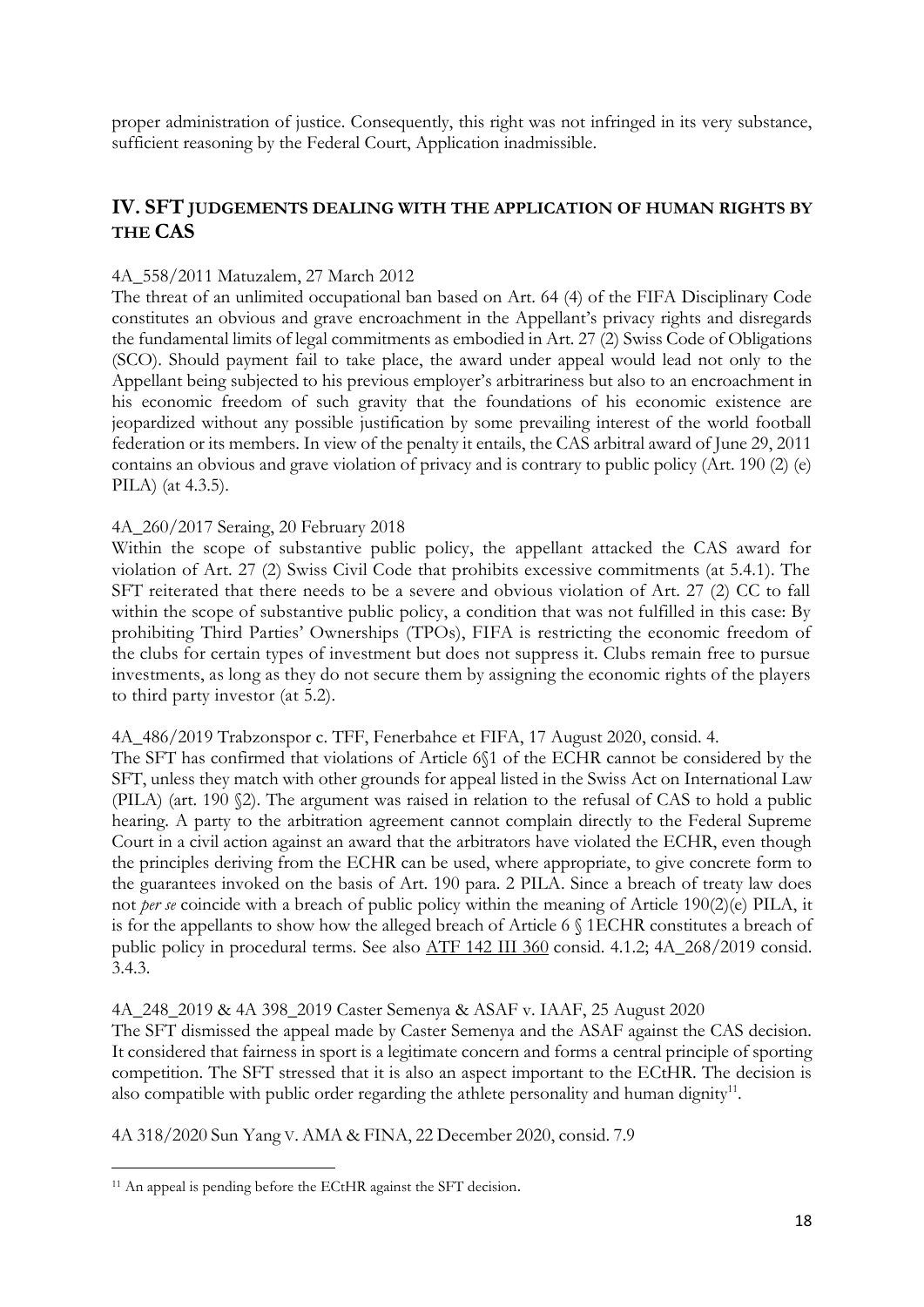The SFT admitted Sun Yang's application for review of the CAS award of 28 February 2020. The appellant's submission that he discovered, in May 2020, the existence of circumstances likely to cast serious doubt on the impartiality of the president of the panel, the subsequent challenge of the president of the panel on the basis of Art. 121 (a) of the SFT Act and the annulment of the CAS award have been admitted. The SFT that the decisive factor is whether a party's apprehensions about a lack of impartiality on the part of an arbitrator can be regarded as objectively justifiable. An arbitrator must be and must also appear to be independent and impartial. While agreeing that an arbitrator is, in principle, free to defend his convictions on social media, in this case, the cause for animal rights, an arbitrator must still express any opinions with a certain restraint and irrespective of whether he is acting in his capacity as an arbitrator. It is certain terms used in the tweets published by the arbitrator that are problematic. In particular, the use of the terms "yellow face" are racist qualifiers and are inadmissible. In view of the fact that the arbitrator made such remarks, not only on two occasions, but also after his appointment as president of a Panel, it must be admitted that the appellant's apprehensions, a Chinese citizen, as to the possible bias of the arbitrator may be regarded as objectively justified. The circumstances considered from the standpoint of a reasonable third party with knowledge of them are such as to raise doubts about the impartiality of the arbitrator and create the appearance of prevention.

# **V. CAS ARBITRATORS WITH SPECIFIC EXPERTISE IN HUMAN RIGHTS (17) 12**

Rashid Al Anezi: member of the Committee for Human Rights 2008-2012; Head of the committee for Human Rights in the ministry of education 2006 - 2008

Michael Beloff: Human Rights expertise; nine HR cases before the ECtHr; Pulications include *The Human Rights Act (1999); Freedom of Information and Expression; Protecting Human Rights - the European Perspective*.

Annabelle Bennett: NSW Anti-Discrimination Board; Part-time commissioner of the HR & Equal opportunities commission, President of the Panel in CAS 2018/O/5794 Mokgadi Caster Semenya v. IAAF and CAS 2014/A/3759 Dutee Chand v. Athletics Federation of India (AFI) & IAAF.

James Bridgeman: Human Rights expertise; member of the Mental Health Tribunals Panel of Chairpersons, continuously since it was established following the enactment of the Mental Health Act 2001. Advocacy support for international human rights projects.

Andra Carska-Sheppard: Member of the working group that assisted the IOC to charter a new course in prevention of harassment and abuse in sports. Co-authored the IOC's Consensus Statement on Prevention of Harassment and Abuse in Sports, published by the British Journal of Sports Medicine (YEAR); Active in the context of implementation of the IOC Tool on Prevention of Harassment and Abuse in Sports and gender equality in international sports.

Jean-Paul Costa: President of the Institut International des Droits de l'Homme, Strasburg. Judge (1998-2006), then President (2007-2011) of the European Court of Human Rights, Strasburg.

Ghada M. Darwish: Former Head of Investigations and Legal Advice Division at the national Human Rights Commission of Qatar.

**.** 

<sup>12</sup> This list has been established on the basis of the information published on the CAS' website current list of arbitrators and is likely to be expanded after the regular updates of the arbitrators' bios.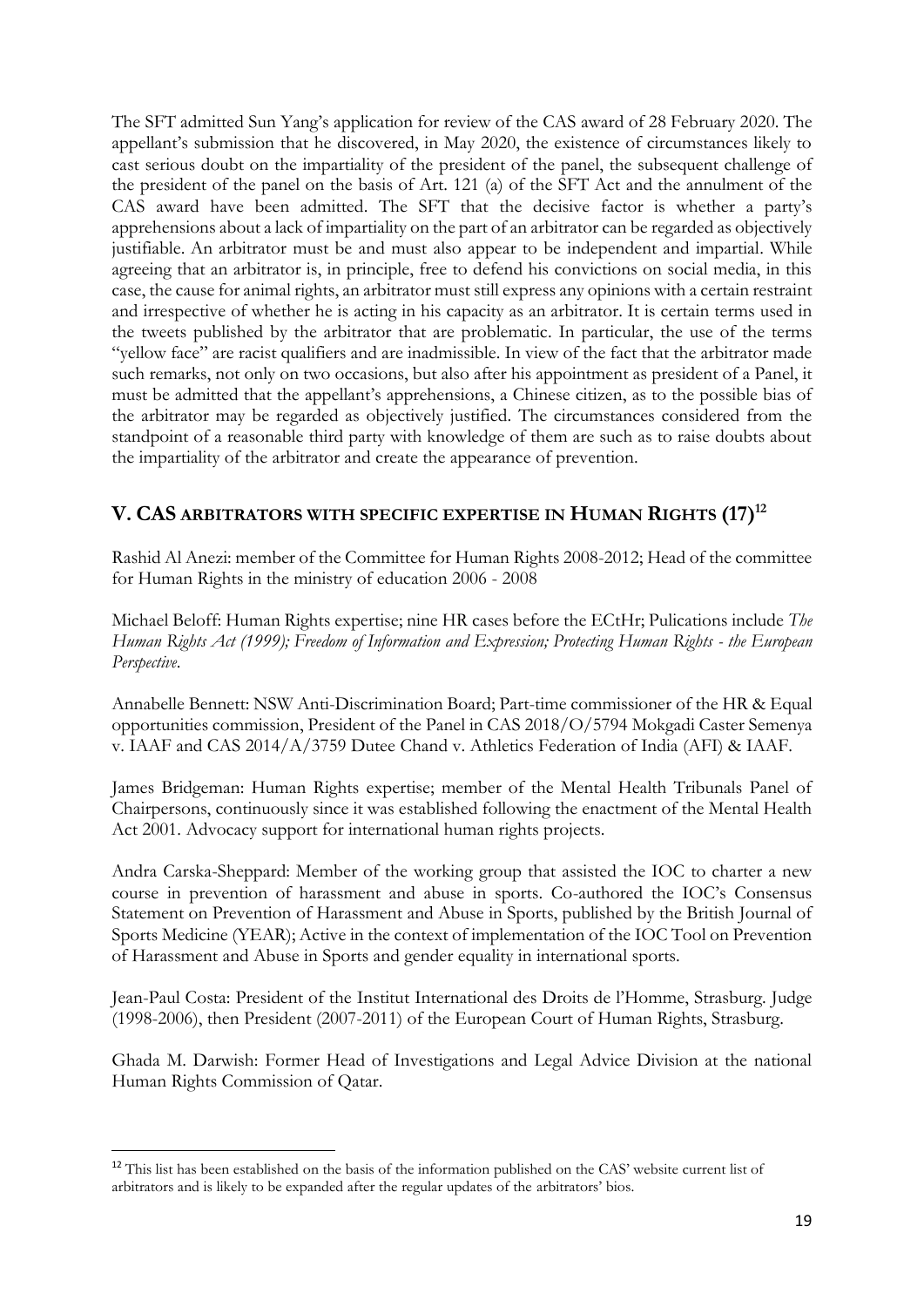Hugh Fraser: Former member of the Canadian Human Rights Tribunal; Arbitrator in CAS 2018/O/5794 Mokgadi Caster Semenya v. IAAF.

Christian Jura: Member of European Commission against Racism and Intolerance (ECRI) at the Council of Europe since 2018; National Council for Combating Discrimination: Human Rights, Combating Discrimination, Multiculturalism (mandate renewed in 2015).

Judith Levine: Human Rights expertise; Publications related to business and HR.

Koffi Sylvain Mensah Attoh: Chef Division Législation au Ministère des Droits de l'Homme.

Carol Roberts: Human Rights expertise.

Donald Rukare: Advocate of the High Court of Uganda and a Legal Specialist with sound knowledge of International and Human Rights Law. Over 20 years' experience in the field of access to justice human rights. Country Director of Global Rights Uganda office. Manages the country office which implements programs in access to justice, human rights women's rights and ethnic/racial discrimination. Former head of office of the 32M Euros European Union Support to Human Rights and Good Governance Program in Uganda. Teaches the international law and human rights at Makerere University and regular guest faculty at the International Law Institute – Uganda and the Center for human rights at the University of Pretoria- South Africa.

Philippe Sands: Several cases before the European Court of Human Rights.

Sylvia Schenk: member of FIFA's Human Rights Advisory Board.

Jacopo Tognon: University of Padova Padova, IT, Sport and human rights in European Union Law (2008-2013);

Nicolas Ulmer: International Human Rights missions or trial observations for Amnesty International in Equatorial Guinea (1998), Ghana (1991), Romania (1990), Mauritania (1987), and Turkey (1986 and 1984).

# **VI. LIST OF TOPICS RELATED TO HUMAN RIGHTS IN SPORT DISCUSSED AT PAST CAS SEMINARS**

*1. CAS Seminar (for CAS arbitrators), 16-17 November 2011, Montreux* **Role and Application of Article 6 ECHR in CAS procedures** Prof. Ulrich Haas, CAS Arbitrator

*2. CAS Seminar (for CAS arbitrators), 8-9 October 2015, Evian* **Arbitration and the ECHR concerning disciplinary cases** Judge Wilhelmina Thomassen, ICAS Member

*3. International Sport Arbitration, 7th Conference CAS & SAV/FSA, Lausanne, 21-22 September 2018* **Gender discrimination**